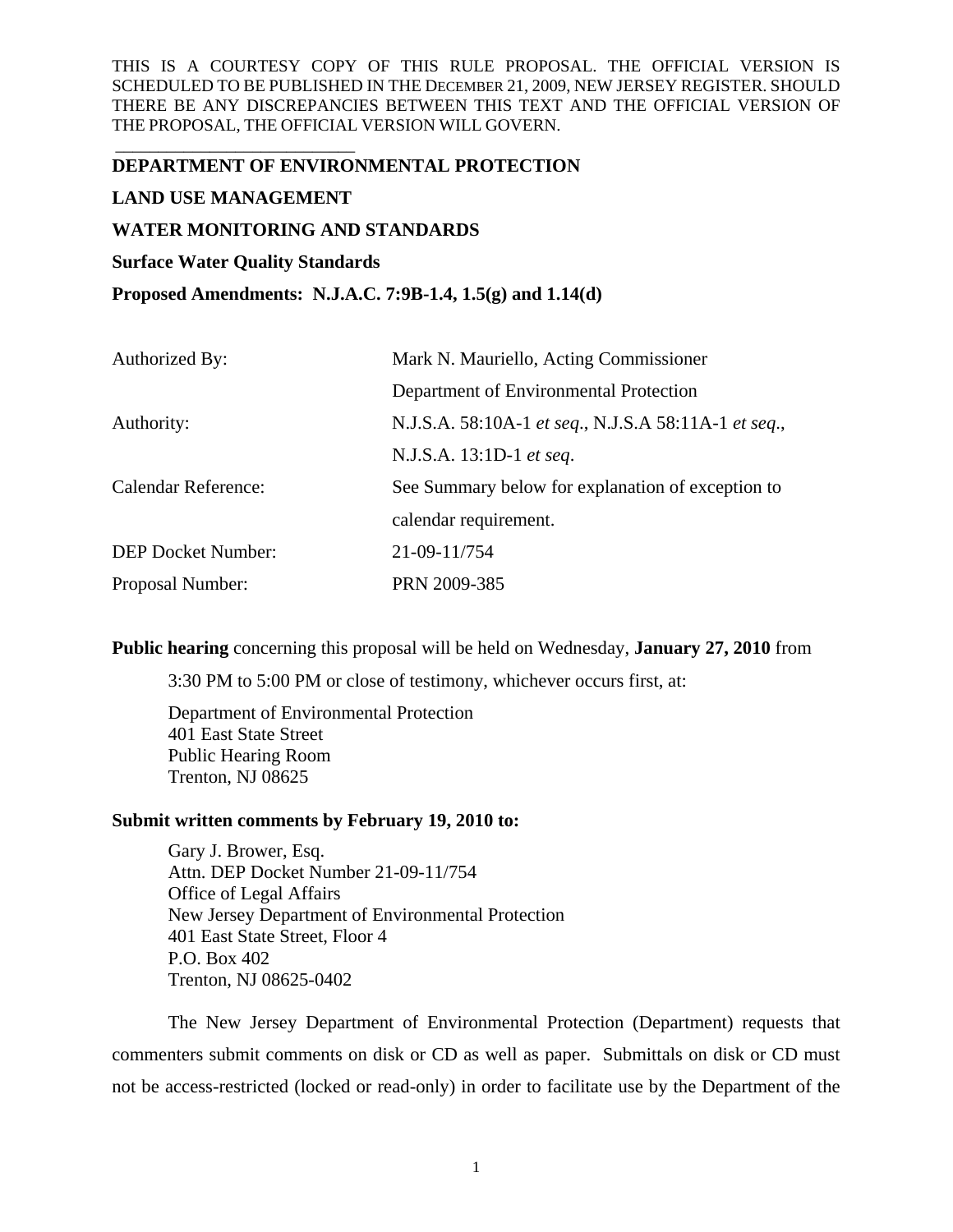electronically submitted comments. Submission of a disk or CD is not a requirement. The Department prefers Microsoft Word 6.0 or above. MacIntosh formats should not be used. Each comment should be identified by the applicable N.J.A.C. citation, the commenter's name and affiliation following the comment.

Courtesy copies of this rule proposal can be downloaded electronically from the Department's web page at http://www.state.nj.us/dep/rules.

The agency proposal follows:

\_\_\_\_\_\_\_\_\_\_\_\_\_\_\_\_\_\_\_\_\_\_\_\_\_\_\_\_

### **SUMMARY**

As the Department has provided a 60-day comment period on this notice of proposal, this notice is exempted from the rulemaking calendar requirement pursuant to N.J.A.C. 1:30-3.3(a)5.

The Department administers the SWQS for the protection of high quality water and to restore impaired waters. The Department develops and administers the SWQS pursuant to the Water Quality Planning Act (WQPA), N.J.S.A. 58:11A-1 *et seq*. and the New Jersey Water Pollution Control Act, N.J.S.A. 58:10A-1 *et seq*. The SWQS are further developed and administered in conformance with requirements of the Federal Water Pollution Control Act, 33 U.S.C. §1251 *et seq*., commonly known as the Clean Water Act (CWA), and the Federal regulatory program established by the United States Environmental Protection Agency (USEPA) at 40 C.F.R. 131. The SWQS include general requirements, use designations, classifications, antidegradation categories, and water quality criteria applicable to the surface waters of the State. The SWQS are established to address the Department's responsibilities to conduct a continuous planning process pursuant to Section 303 of the CWA, 33 U.S.C. §1313, and the WQPA, N.J.S.A. 58:11A-1 *et seq*. The SWQS establish the designated uses to be achieved for individual waterbodies and specify the water quality criteria necessary to achieve those uses. The criteria contained in the SWQS are expressed as constituent concentrations, levels, or narrative statements that represent a quality of water that supports a particular use. Designated uses include drinking water, propagation of fish and wildlife, recreation, agricultural and industrial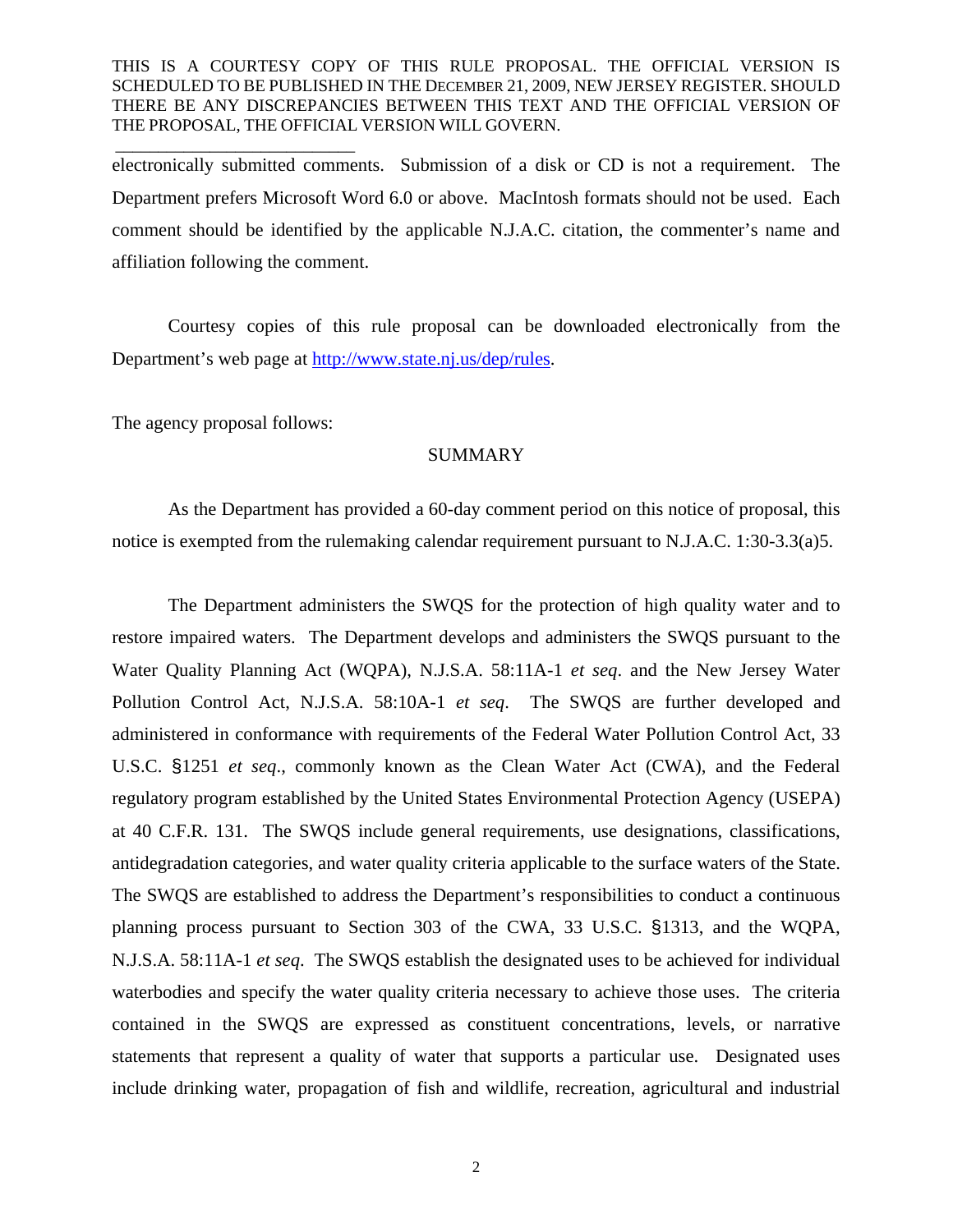\_\_\_\_\_\_\_\_\_\_\_\_\_\_\_\_\_\_\_\_\_\_\_\_\_\_\_\_

supplies, and navigation. As part of this process, the Department establishes stream classifications and an antidegradation designation for each waterbody. Changes to the stream classification, designated uses, water quality criteria, and antidegradation designation are accomplished through rulemaking.

The SWQS are utilized by New Jersey Pollutant Discharge Elimination System (NJPDES) (N.J.A.C. 7:14A) surface water discharge permitting program in the development of water quality-based effluent limitations (WQBEL) to protect or improve existing water quality and designated uses. They are also utilized by the Department's Site Remediation Program (N.J.A.C. 7:26E) to ensure discharges flowing to surface water comply with the SWQS. The Land Use Regulation Program, through the Freshwater Wetlands Program (N.J.A.C. 7:7A), the Coastal Permitting Program (N.J.A.C. 7:7 and 7:7E), and the Flood Hazard Area Control Act Program (N.J.A.C. 7:13), also utilizes the SWQS to establish permit requirements.

As part of its proposal to readopt the SWQS, the Department proposed amendments to the nutrient policies, N.J.A.C. 7:9B-1.5(g), and the phosphorus criteria, N.J.A.C. 7:9B-1.14(d)5. (see 41 N.J.R. 1565(a); April 20, 2009). The criteria contained in the SWQS are expressed as constituent concentrations, levels (with concentrations and levels expressed in numbers and referred to as numeric criteria), or narrative statements that represent a quality of water that supports a particular use. The Department proposed to address nutrient concerns through utilization of an assessment method that would evaluate compliance with the existing narrative nutrient criterion, contained in the nutrient policy at N.J.A.C. 7:9B-1.5(g)2, in a specific waterbody in order to determine how the numeric phosphorus criterion should be applied. The assessment method would address situations where the waterbody meets the applicable numeric phosphorus criterion but still has aquatic growth problems (for example, algae), as well as those situations where the waterbody is above the numeric phosphorus criterion, but does not actually exhibit any problems. This approach would allow the Department to perform a case-specific examination of water conditions and impose a numeric phosphorus criterion at N.J.A.C. 7:9B-1.14(d)5, appropriate for the particular waterbody.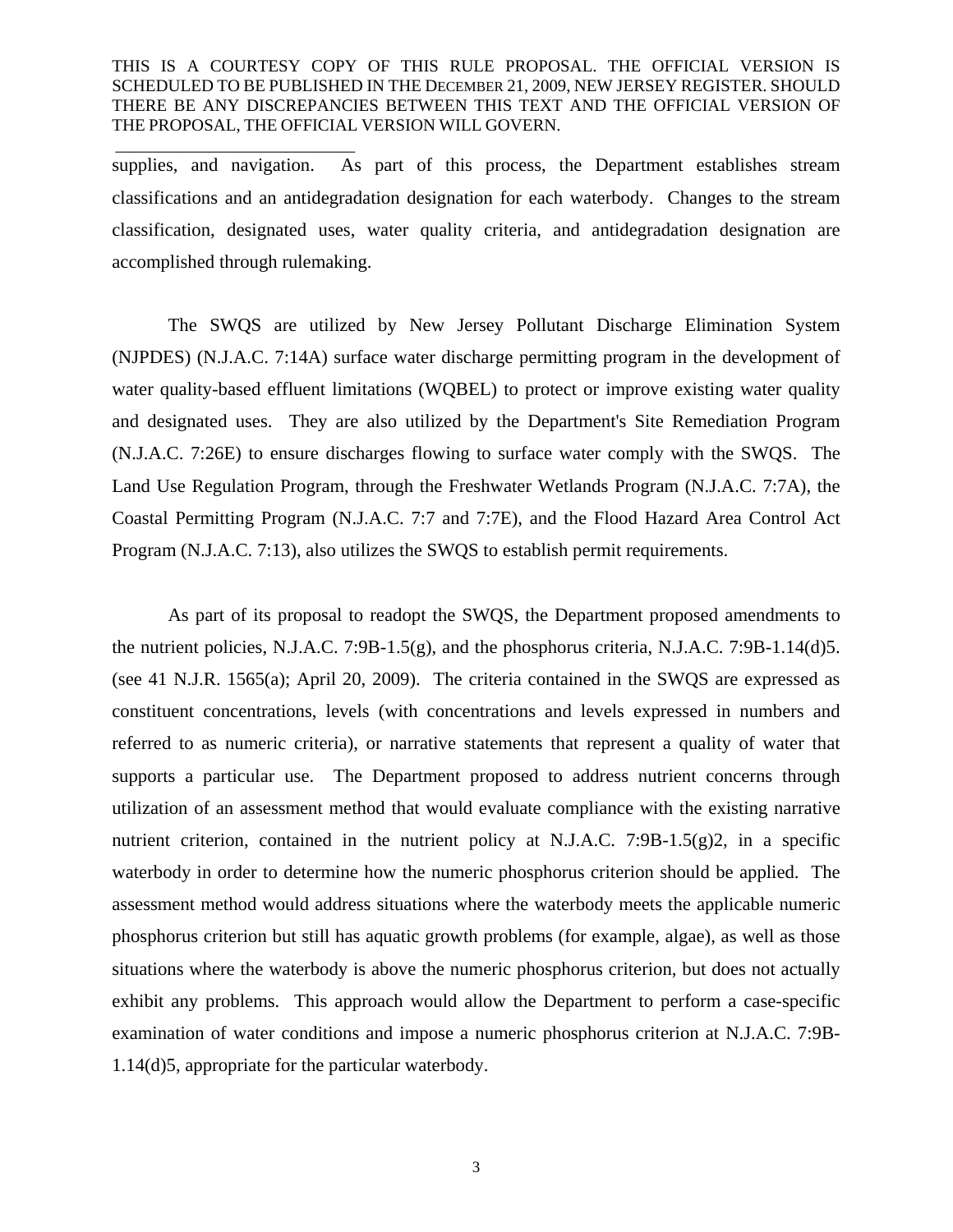\_\_\_\_\_\_\_\_\_\_\_\_\_\_\_\_\_\_\_\_\_\_\_\_\_\_\_\_

The Department received comments opposing the proposed approach that would evaluate the narrative criterion before determining whether to apply the applicable numeric phosphorus criterion and asserting that this approach would weaken protections for surface waterbodies. The Department also received comments generally supporting the Department's approach to assess the narrative nutrient criterion by evaluating a waterbody's biological response to nutrients and to use that information to determine applicability of the numeric phosphorus criteria. In addition, commenters requested that the Department expand the application of the nutrient policies to coastal waters and adopt a narrative criterion for these waters. These comments and the Department's responses are published as part of the adoption of the April proposal elsewhere in this issue of the New Jersey Register.

After reviewing the comments received on the April 20, 2009 proposal, the Department determined that clarification of certain parts of the previous proposed amendments to the phosphorus criteria at N.J.A.C. 7:9B-1.14(d)5 was necessary, and that other amendments to these criteria not previously proposed would be appropriate. Accordingly, in order to allow for full comment on all changes related to the phosphorus criteria, the amendments to the phosphorus criteria proposed on April 20, 2009 were not adopted and the existing phosphorus criteria at N.J.A.C. 7:9B-1.14(d)5 remain in effect.

Comments received on the April 20, 2009 proposal expressed concern that the Department would not implement a numeric criterion for a waterbody until it determined that the narrative criterion was not met. More specifically, commenters were concerned that the proposal could be interpreted to mean that the applicable numeric criterion would only be applied when it was found that a waterbody did not comply with the narrative criterion. Accordingly, they were concerned that where information or an assessment method was not available to evaluate compliance with the narrative criterion, the applicable numeric criterion would not be imposed. To eliminate this concern and clarify the Department's intention in such situations, the Department is re-proposing phosphorus numeric criteria for both streams and lakes to indicate that the applicable numeric criterion applies until the Department determines that the phosphorus concentration in the waterbody does not cause undesirable conditions described in the narrative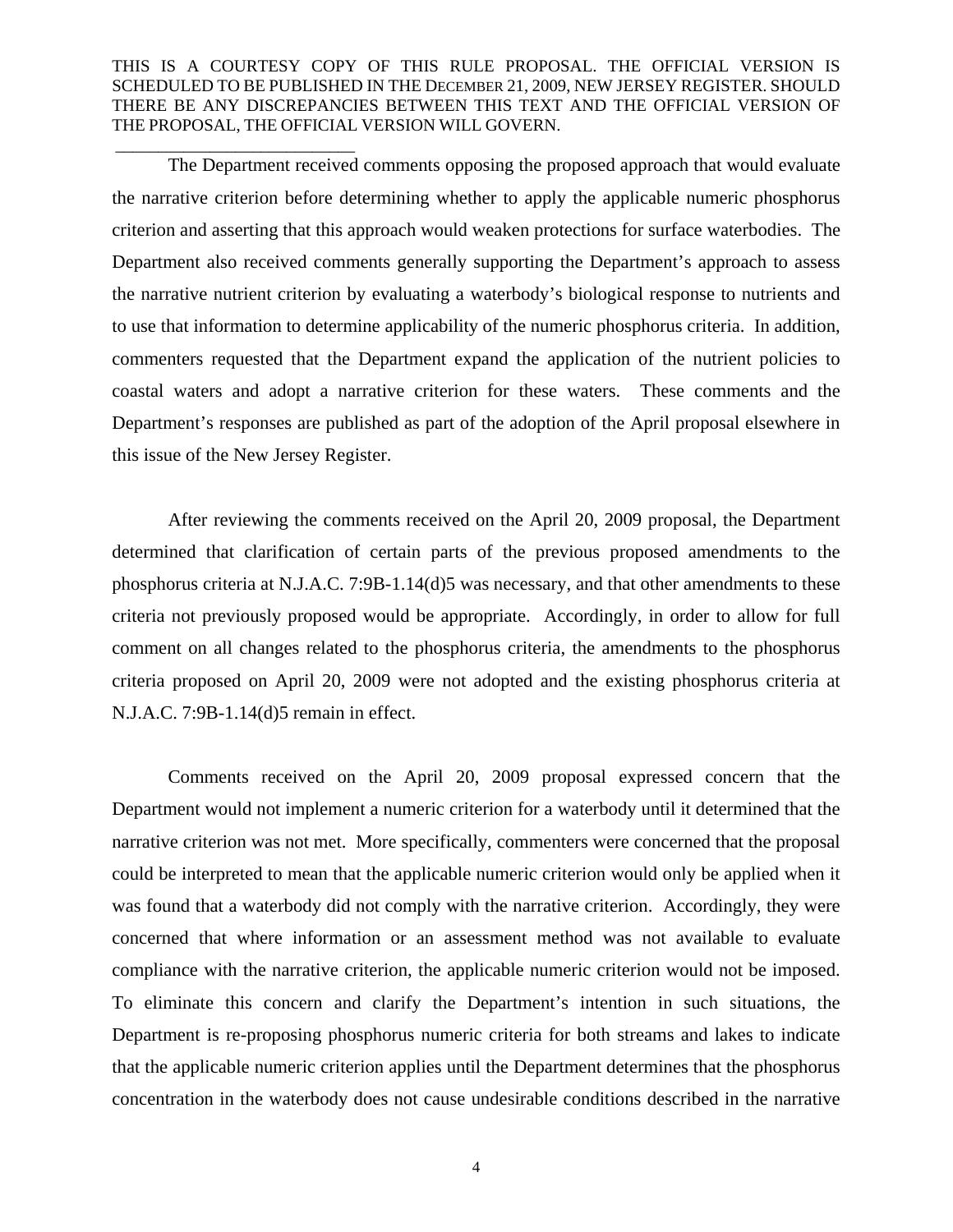criterion for nutrients. This will allow the Department to address both situations where a waterbody meets the applicable numeric phosphorus criterion, but still has aquatic growth problems, as well as situations where a waterbody is above the applicable numeric phosphorus criterion, but does not actually exhibit any problems. This change will also clarify that all waterbodies and their uses will be protected by either narrative or numeric criteria, as appropriate.

In addition to considering and addressing the concern that the prior proposal could be interpreted to provide that, where information or an assessment method was not available to evaluate compliance with the narrative criterion, the existing numeric criteria would not be imposed on a discharge to that waterbody, the Department considered the suggestion made by some commenters that the narrative criterion for nutrients should apply to other stream classifications and not just to freshwaters classified under the FW general surface water classification (FW waters). As discussed in further detail below, the Department has evaluated the existing narrative criterion and determined that it could additionally be appropriately applied to all saline estuarine waters (SE waters) and saline coastal waters (SC waters). In consideration of these concerns, the Department is proposing amendments to the definition of "watershedspecific translators" at N.J.A.C. 7:9B-1.4, nutrient policies at N.J.A.C. 7:9B-1.5(g), and proposing new narrative nutrient criterion at N.J.A.C. 7:9B-1.14(d) as described below.

#### **N.J.A.C. 7:9B-1.4**

\_\_\_\_\_\_\_\_\_\_\_\_\_\_\_\_\_\_\_\_\_\_\_\_\_\_\_\_

The Department is proposing amendments to the definition of "watershed-specific translators" to correct the reference to the narrative criterion to N.J.A.C. 7:9B-1.14(d)4i to reflect changes proposed as part of this proposal as explained below. In addition, the Department is proposing to correct criteria to criterion because the narrative statement is a criterion and not multiple criteria.

# **N.J.A.C. 7:9B-1.5(g)**

N.J.A.C. 7:9B-1.5(g) specifies the SWQS nutrient policy and provides that it is applicable to all FW waters of the State. As indicated above, the Department has determined that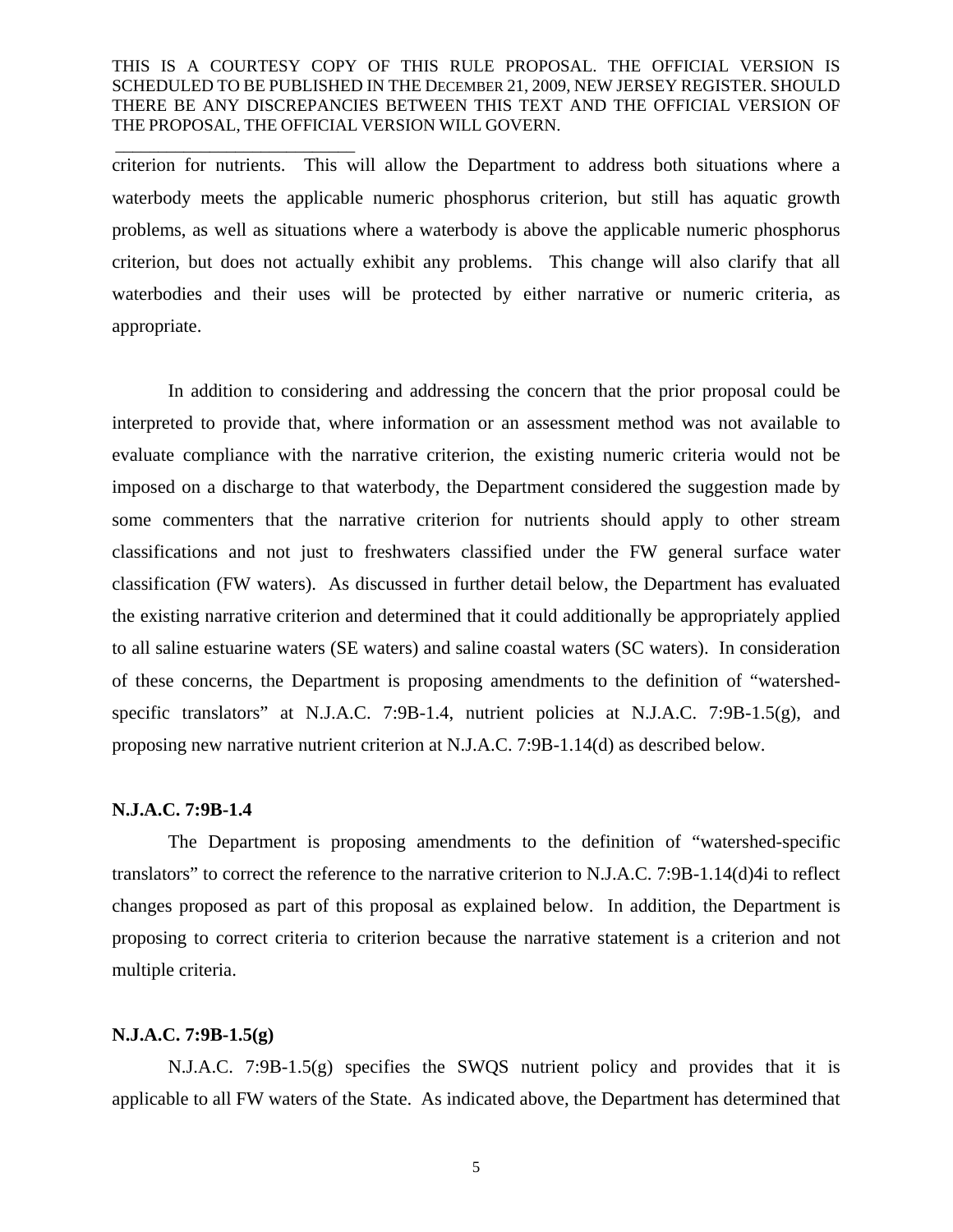the existing nutrient policies at N.J.A.C. 7:9B-1.5(g) could also be appropriately applied to SE and SC waters. Although the primary limiting nutrient may differ between freshwaters and coastal waters (phosphorus and nitrogen, respectively), the biological response due to excessive nutrients is similar in both types of waterbodies. In both fresh and saline waters, nutrients may cause algal blooms, depletion of dissolved oxygen, loss of water clarity, and impacts to aquatic life, such as fish kills, loss of submerged aquatic vegetation and shellfish habitat, loss of aquatic habitat, harmful/toxic algal blooms, and natural flora and fauna replacement. However, the response indicators and thresholds may vary. Therefore, the Department is proposing to delete 'FW' from N.J.A.C. 7:9B-1.5(g)1. As a result, the nutrient polices would apply to all waters of the State.

N.J.A.C. 7:9B-1.5(g)2 currently describes in narrative form the objectionable impacts to surface waters caused by nutrients and provides that it is the Department's policy that nutrients shall not be allowed in concentrations that create these negative conditions. The Department is proposing to recodify this provision to N.J.A.C. 7:9B-1.14(d)4. As a result, the Department is proposing to delete the policy at current N.J.A.C. 7:9B-1.5(g)2. The provisions currently codified at N.J.A.C. 7:9B-1.5(g)3, 4, and 5 are recodified to N.J.A.C. 7:9B-1.5(g)2, 3, and 4. At proposed N.J.A.C. 7:9B-1.5(g)2, the Department is proposing to amend the cross-reference to the numeric phosphorus criteria to reflect that this will now be codified at proposed N.J.A.C. 7:9B-1.14(d)4.

# **N.J.A.C. 7:9B-1.14(d)**

\_\_\_\_\_\_\_\_\_\_\_\_\_\_\_\_\_\_\_\_\_\_\_\_\_\_\_\_

N.J.A.C. 7:9B-1.14(d) establishes narrative and numeric criteria for substances generally considered conventional pollutants, including phosphorus. Numeric criteria for toxic pollutants are established at N.J.A.C. 7:9B-1.14(f). The Department is proposing to include "nutrients" as a separately listed substance at N.J.A.C. 7:9B-1.14(d)4. The proposed nutrient criteria consist of a narrative criterion applicable to all nutrients, including phosphorus, in all waters as well as the existing numeric criteria for one nutrient, phosphorus, in particular waterbodies, currently codified at N.J.A.C. 7:9B-1.14(d)5. The Department is proposing to include the narrative criterion applicable to all waters at N.J.A.C. 7:9B-1.14(d)4i and the numeric phosphorus criteria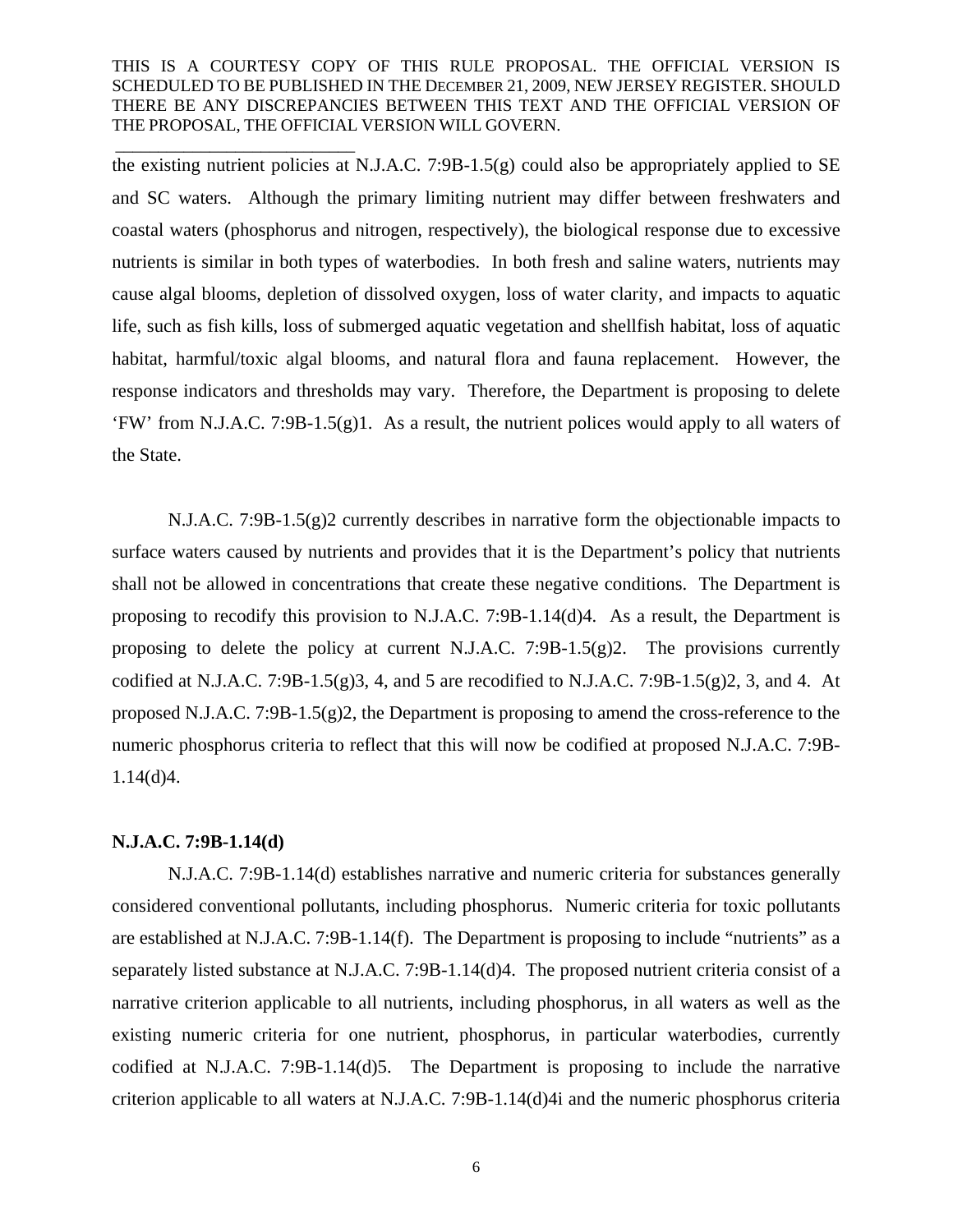\_\_\_\_\_\_\_\_\_\_\_\_\_\_\_\_\_\_\_\_\_\_\_\_\_\_\_\_

applicable to streams and lakes at proposed N.J.A.C. 7:9B-1.14(d)4ii(1) and (2). The establishment of nutrients as a "substance" with a general narrative criterion followed by numeric criteria applicable to particular types of nutrients in particular waterbodies will enable the Department to consolidate numeric criteria for additional nutrients and nutrient-related pollutants for rivers and lakes as well as numeric criteria for other waterbody types including waters classified as SE and SC under the nutrients category. The numeric phosphorus criterion applicable to freshwater rivers and streams is currently codified at N.J.A.C. 7:9B-1.14(d)5. The proposed amendments would consolidate the narrative nutrient criterion and the applicable numeric phosphorus criteria at N.J.A.C. 7:9B-1.14(d)4. When criteria for other parameters are developed, amendments to the nutrient criteria will be proposed to incorporate these criteria within the nutrients category at N.J.A.C. 7:9B-1.14(d)4. This could include criteria for nitrate, nitrogen, and chlorophyll *a*, among others. As a result of this change, the pH criteria are recodified from existing N.J.A.C. 7:9B-1.14(d)4 to proposed N.J.A.C. 7:9B-1.14(d)5 to maintain the alphabetical listing of parameters at N.J.A.C. 7:9B-1.14(d).

The proposed narrative criterion for nutrients at N.J.A.C. 7:9B-1.14(d)4i is identical to the nutrient policy currently codified at N.J.A.C. 7:9B-1.5(g)2. Both as existing and as proposed, this provision specifies that, except as due to natural conditions, nutrients shall not be allowed in concentrations that render the waters unsuitable for the existing or designated uses due to objectionable algal densities, nuisance aquatic vegetation, abnormal diurnal fluctuations in dissolved oxygen or pH, changes to the composition of aquatic ecosystems, or other indicators of use impairment caused by nutrients. The proposed narrative criterion for nutrients would apply to all classifications of State waters, including estuaries and near-shore ocean waters.

The Department is also proposing to recodify the numeric phosphorus criteria for lakes and streams from N.J.A.C. 7:9B-1.14(d)5i and ii to proposed N.J.A.C. 7:9B-1.14(d)4ii(2) and (1) respectively. Plant growth in freshwaters (streams, rivers, lakes, ponds, and reservoirs) is expected to be limited by the amount of phosphorus available. The nutrient assessment method used to evaluate the narrative nutrient criteria will now be the means to evaluate whether nutrients render the waters unsuitable for their designated uses. The narrative criterion analysis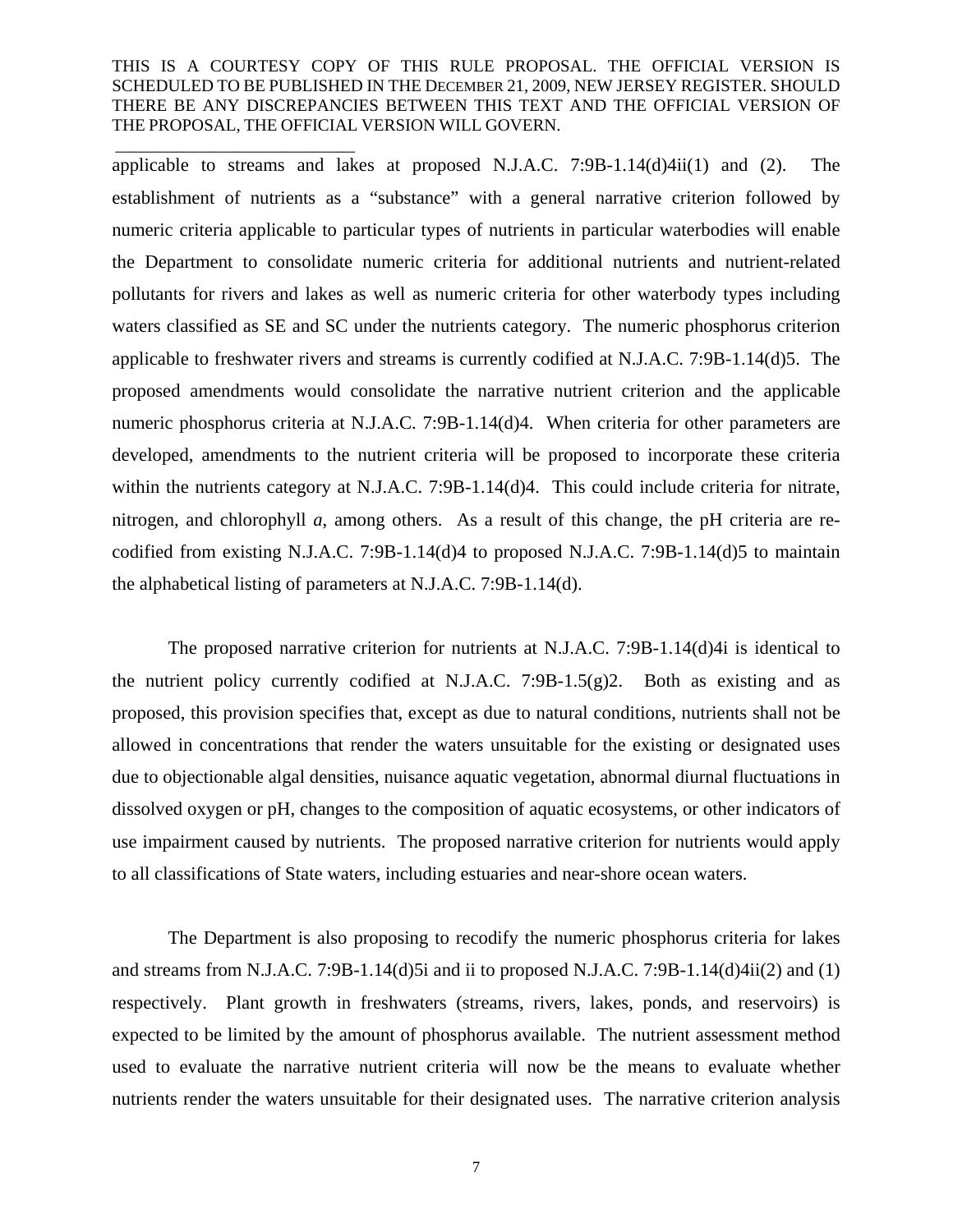\_\_\_\_\_\_\_\_\_\_\_\_\_\_\_\_\_\_\_\_\_\_\_\_\_\_\_\_

will determine whether the phosphorus concentration in the water is causing a problem (and is, thus, the limiting nutrient). Where nutrients cause undesirable conditions in freshwaters, the Department will require actions to reduce phosphorus by implementing the numeric phosphorus criteria at proposed N.J.A.C. 7:9B-1.14(d)4ii. The Department is proposing to restrict the application of the numeric phosphorus criterion of 0.1 mg/L to non-tidal streams because the USEPA recommendation for this numeric criteria was developed for flowing freshwater streams and not waters that are tidally influenced. For lakes, the reference to "site-specific criteria" applying, where developed, is not carried forward in the criterion as recodified because sitespecific criteria supersede statewide criteria by operation of N.J.A.C. 7:9B-1.5(g)3.

The criterion of 0.05 mg/L phosphorus criterion for lakes, ponds and reservoirs, is continued. This criterion will apply to all lakes, ponds, and reservoirs, as well as tributaries at the point where they enter such bodies of water, unless watershed-specific translators are established pursuant to N.J.A.C. 7:9B-1.5(g)3, or if the Department determines that the narrative criterion for nutrients at N.J.A.C. 7:9B-1.14(d)4i is met. Specifically, as already mentioned above, the numeric phosphorus criteria apply unless watershed-specific translators are established or until it is demonstrated that the narrative criterion for nutrients is met.

The Department is also revising the numeric phosphorus criteria to replace the reference to watershed specific criteria with the newly adopted term "watershed specific translators" in proposed N.J.A.C. 7:9B-1.14(d)4ii(1) and (2). As explained in the April 20, 2009 proposal (see 41 N.J.R. 1565(a)), watershed-specific translators are established to demonstrate compliance with the narrative criterion to protect existing or designated uses for a specified watershed. Watershed-specific translators may only be established as part of a TMDL evaluation pursuant to N.J.A.C. 7:15-6.3 to demonstrate compliance with the narrative criterion. Watershed-specific translators may be an alternative criterion or a combination of criteria. For example, a watershed-specific translator could be a variation of the existing phosphorus criteria, criteria established for a new parameter such as Chlorophyll *a*, or a combination of criteria for different parameters (for example, Chlorophyll *a* and dissolved oxygen).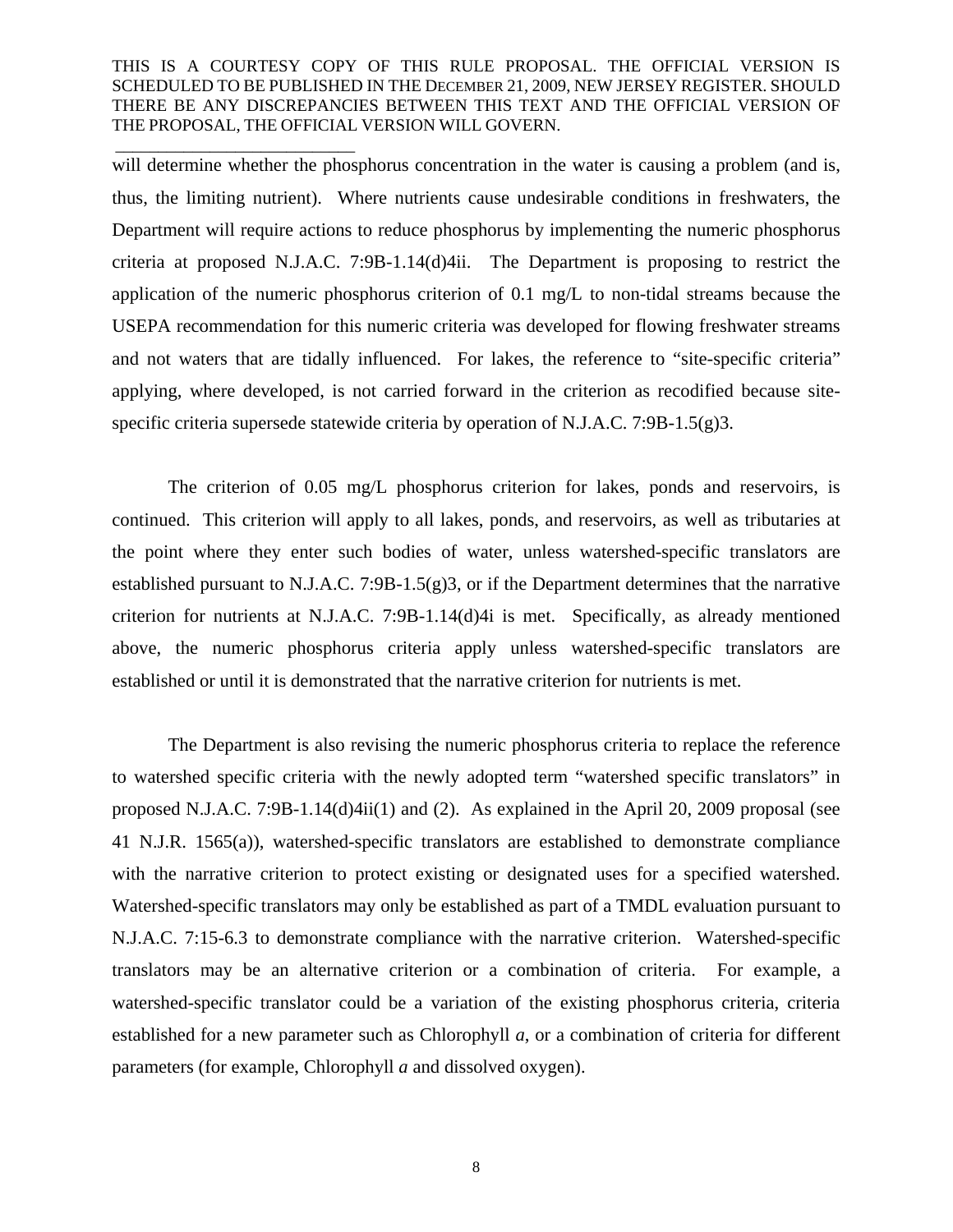#### **Assessment Methods and Implementation:**

\_\_\_\_\_\_\_\_\_\_\_\_\_\_\_\_\_\_\_\_\_\_\_\_\_\_\_\_

Since 2001, USEPA has recommended that states integrate Section 305(b) reporting requirements with Section 303(d) reporting requirements by generating an Integrated Water Quality Monitoring and Assessment Report (Integrated Report). The biennial Statewide Water Quality Inventory Report or "305(b) Report" includes an evaluation of the overall water quality and support of designated uses, as well as an evaluation of strategies to maintain and improve water quality. The biennial List of Water Quality Limited Waters, or "303(d) List," identifies waters that are not attaining designated uses because they do not meet surface water quality standards despite the implementation of technology-based effluent limits.

New Jersey has developed the Integrated Water Quality Monitoring and Assessment Methods (Methods Document) as required by USEPA. The Methods Document provides an objective and scientifically sound assessment methodology, including a description of the data the Department will use to assess attainment of the designated uses; the quality assurance aspects of the data; a detailed description of the methods used to evaluate designated use attainment; and the rationale for identifying a waterbody as impaired. Pursuant to N.J.A.C. 7:9B-1.5(c)9, the Department uses the Integrated Water Quality Monitoring and Assessment Methods (Methods Document) developed pursuant to N.J.A.C. 7:15-6.2 to evaluate water quality data and identify waters where water quality does not meet the Surface Water Quality Standards at N.J.A.C. 7:9B as required by Section 303(d) and 305(b) of the Federal Clean Water Act.

The Methods Document is revised, as needed, and released for public comment, as required pursuant to N.J.A.C. 7:15-6.2, prior to developing the Draft List of Water Quality Limited Waters. This provides the public and the USEPA with an opportunity to evaluate the methods used to collect, analyze, and interpret data before the Department proposes the List of Water Quality Limited Waters. The Department reviews the comments received and revises the Methods Document as appropriate before proposing the Draft List of Water Quality Limited Waters as an amendment to the Statewide Water Quality Management Plan pursuant to N.J.A.C. 7:15-6.2. The Department will publish a summary of the public comments and its responses in the notice of the proposed amendment to the Statewide Water Quality Management Plan for the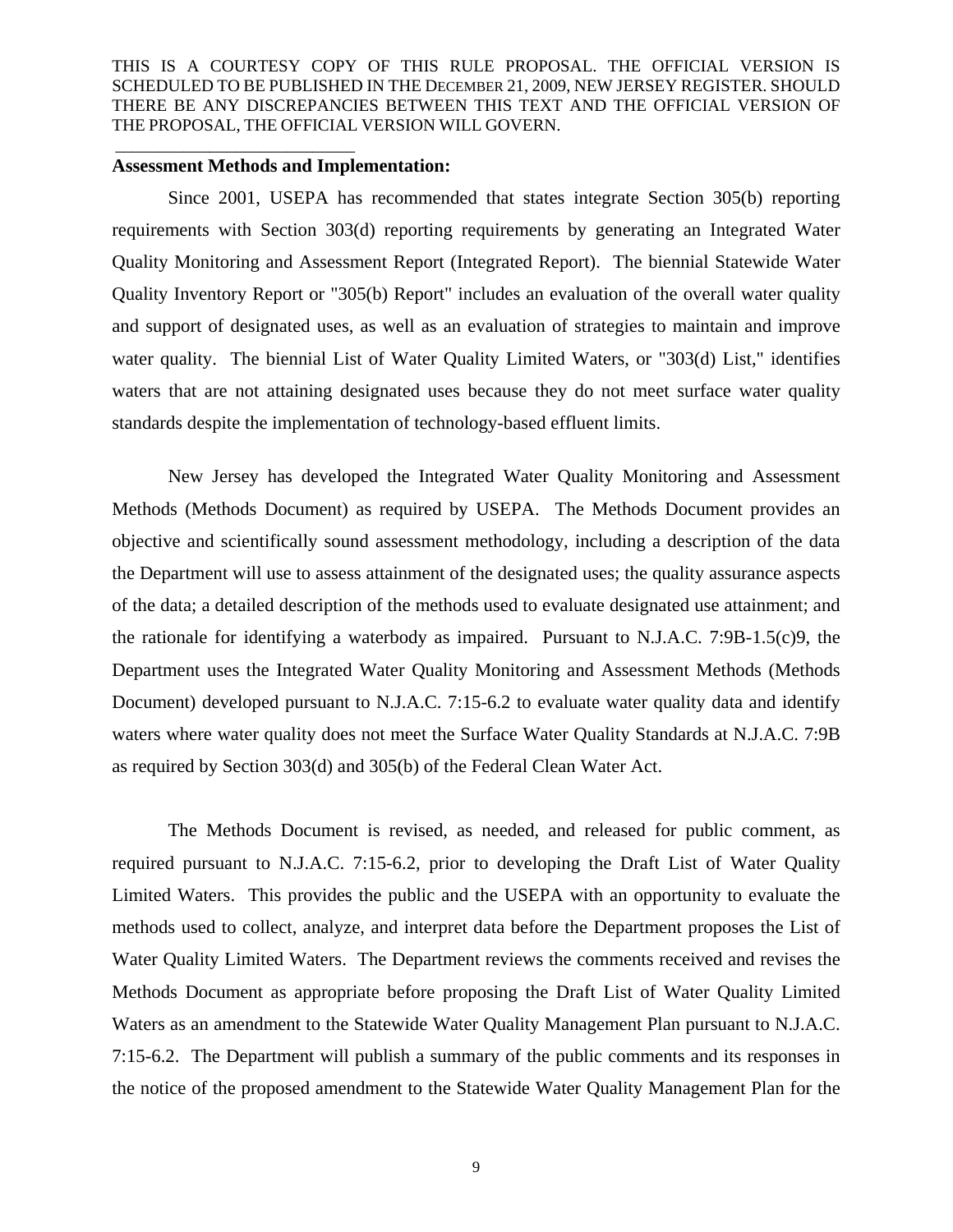\_\_\_\_\_\_\_\_\_\_\_\_\_\_\_\_\_\_\_\_\_\_\_\_\_\_\_\_

List of Water Quality Limited Waters. The final Methods Document and the final List of Water Quality Limited Waters are published as appendices to the final Integrated Report at http://www.state.nj.us/dep/wms/bwqsa/generalinfo.htm and adopted as an amendment to the Statewide Water Quality Management Plan.

The Department has developed an assessment method to evaluate the narrative nutrient criterion using response indicators with numeric thresholds for freshwater wadeable streams, defined as non-tidal streams small and shallow enough so that they can be sampled without the use of a boat. This new assessment method will be used to evaluate whether phosphorus causes aquatic life use impairment. This new assessment method addresses situations where a waterbody meets the applicable numeric phosphorus criterion but still has aquatic growth problems (for example, algae), as well as those situations where a waterbody is above the applicable numeric phosphorus criterion, but does not actually exhibit any problems. The new assessment method uses a weight of evidence approach and evaluates physical/chemical and biological responses. This assessment can only be completed with continuous dissolved oxygen monitoring and biological monitoring using benthic macroinvertebrates. Benthic macroinvertebrates are primarily benthic (bottom-dwelling) fauna easily viewed with the naked eye. These fauna are generally ubiquitous in freshwater and estuarine environments, and play an integral role in the aquatic food web. Insects (largely immature forms) are especially characteristic of freshwaters; other major groups include worms, mollusks (snails, clams) and crustaceans (scuds, shrimp, water fleas, etc.). Species comprising the in-stream community occupy various niches, based on functional adaptation or feeding mode (for example, predators, filter or detritus feeders, scavengers, etc.). Their presence and relative abundance is governed by environmental conditions (which may determine available food supply), and by pollution tolerance levels of the respective species. Benthic macroinvertebrate communities integrate the effects of short-term environmental variations and provide an ecological measure of fluctuating environmental conditions. Since benthic macroinvertebrates have limited migration patterns, or a sessile mode of life, they are particularly well-suited for assessing site-specific ecosystem health. Benthic macroinvertebrate assemblages are made up of species that constitute a broad range of trophic levels and pollution tolerances, thus providing strong information for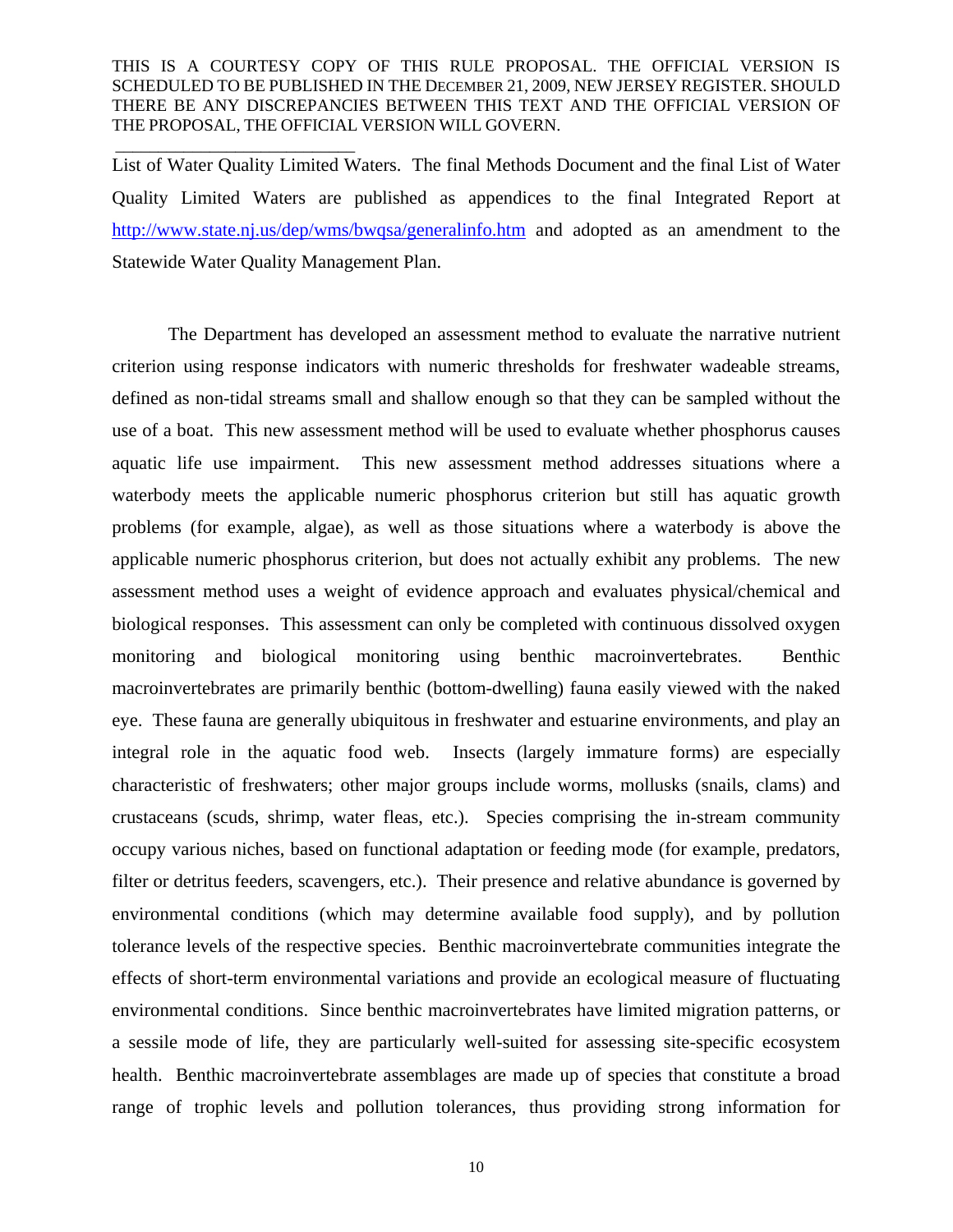\_\_\_\_\_\_\_\_\_\_\_\_\_\_\_\_\_\_\_\_\_\_\_\_\_\_\_\_

interpreting cumulative effects. Sampling is relatively easy, requires few people and inexpensive gear, and has minimal detrimental effect on the resident biota. This makes benthic macroinvertebrate assemblages good indicators of localized conditions. In some situations, additional biological monitoring for periphyton (microscopic flora and fauna that grow on submerged surfaces such as rocks, tree branches, plants, or artificial substrates) may be needed. Phosphorus measurements are not required as the new nutrient assessment method is designed to identify waters where phosphorus causes impairment not where phosphorus exceeds the applicable numeric criterion.

The details of this new nutrient assessment method for freshwater wadeable streams are explained in the draft 2010 Integrated Water Quality Monitoring and Assessment Methods (Methods Document). The Department has revised the Methods Document based on public comments received on the draft Methods Document and on the proposed amendments to the SWQS published on April 20, 2009. (See 41 N.J.R. 2055(a), May 4, 2009). A separate notice is being published in this issue of the New Jersey Register providing the public with another opportunity to review and comment on the new nutrient assessment method for freshwater wadeable streams contained in the revised draft Methods Document. A copy of the revised draft Methods Document is available at http://www.state.nj.us/dep/wms/bwqsa/2010\_integrated\_report.htm). Assessment methods for other waterbody types, including non-wadeable rivers, lakes, estuaries and the ocean are being developed as explained in the Department's Nutrient Criteria Enhancement Plan. (See http://www.state.nj.us/dep/wms/bwqsa/nutrient\_criteria.htm.)

The Department plans to reevaluate all waterbodies listed as impaired for phosphorus on the 2008 List of Water Quality Limited Waters (303(d) List) and delist waterbodies listed as impaired for phosphorus if data are available to evaluate the narrative nutrient criterion and that data indicate that the narrative nutrient criterion is met. The Department will still list waterbodies as impaired for phosphorus on the 2010 303(d) List if the applicable numeric phosphorus criterion is exceeded and the Department does not have the data needed to evaluate the narrative nutrient criterion. Waterbodies listed as impaired for phosphorus will not be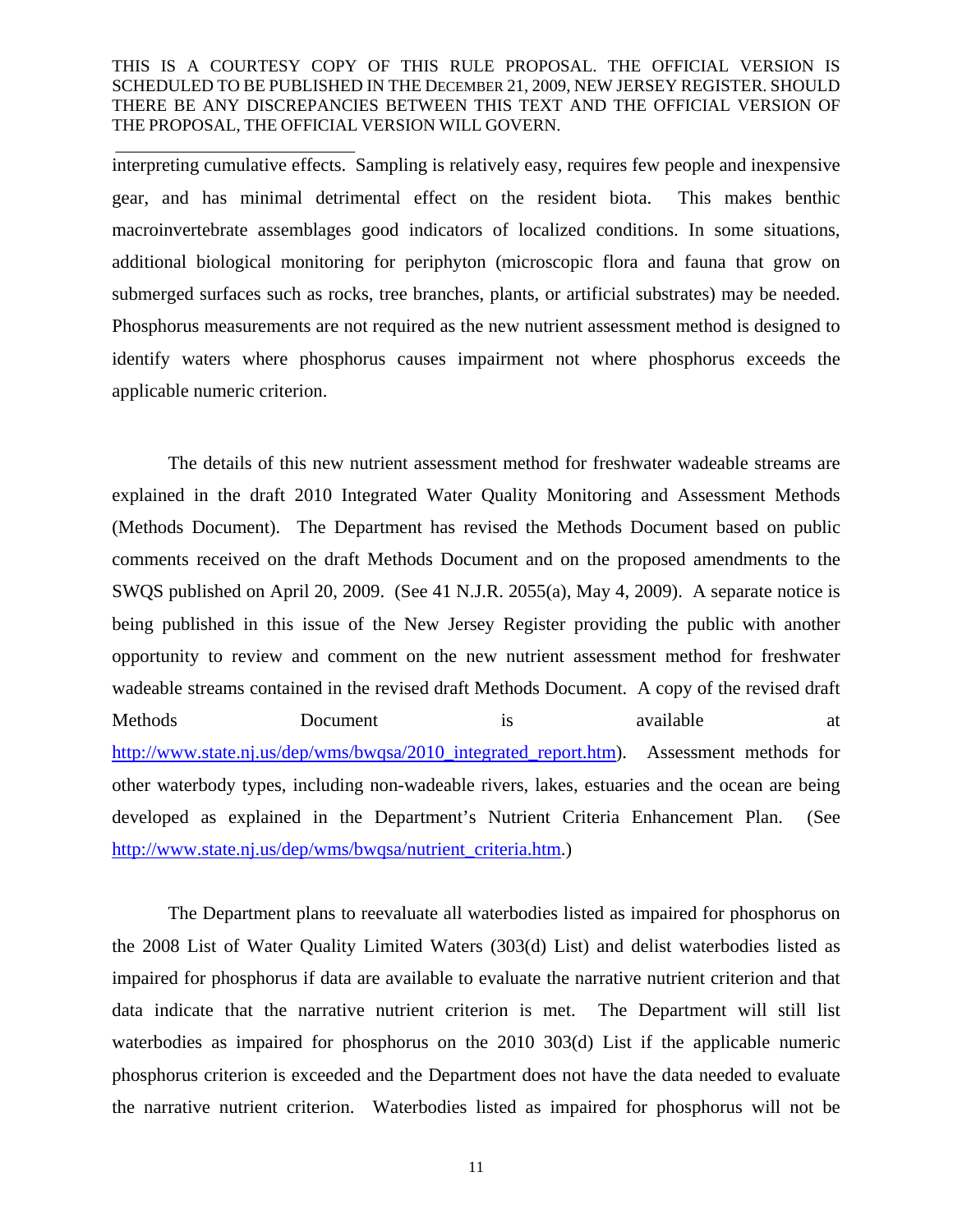\_\_\_\_\_\_\_\_\_\_\_\_\_\_\_\_\_\_\_\_\_\_\_\_\_\_\_\_

delisted from the 303(d) List until the Department has data to demonstrate that the narrative criterion is met. The assessment methods to evaluate waterbodies for phosphorus compliance are described in the revised 2010 Methods Document (http://www.state.nj.us/dep/wms/bwqsa/2010\_integrated\_report.htm).

In accordance with the proposed changes to nutrient policies, narrative nutrient criterion, and numeric phosphorus criteria, the Department would continue issuing NJPDES permits with water quality based effluent limits based on the numeric phosphorus criteria unless the Department has made a determination that the narrative criterion for nutrients at proposed N.J.A.C. 7:9B-1.14(d)4i is met. The Department expects that data provided by NJPDES dischargers who conducted water quality studies as described in the *Technical Manual for Phosphorus Evaluations, N.J.A.C. 7:9B-1.14(c), for NJPDES Discharge to Surface Water Permit* will be sufficient to evaluate compliance with the narrative criterion for nutrients in freshwater wadeable streams. The proposed numeric phosphorus criteria at N.J.A.C. 7:9B-1.14(d)4ii will apply if the Department determines that the narrative nutrient criterion is not met or where insufficient information is available to determine compliance with the narrative nutrient criterion.

As indicated in the New Jersey Nutrient Criteria Enhancement Plan, the Department intends to develop appropriate criteria for all waters, including the State's estuaries and nearshore ocean waters. As a first step, the Department is developing a benthic indicator for nearshore ocean waters, which is expected to be finalized in 2010. This indicator will enhance and improve the Department's aquatic life use assessment in near-shore ocean waters. In addition, the Department is working with the USEPA and Rutgers University to develop a benthic indicator for estuarine waters, similar to the benthic macroinvertebrate indicator used for freshwater wadeable streams, by 2012 and is also developing other metrics for submerged aquatic vegetation, phytoplankton and macroalgae to allow for a more comprehensive evaluation in near-shore ocean waters.

The Department will develop appropriate methods to assess compliance with the narrative nutrient criterion for the near-shore ocean and estuarine waters. Before a new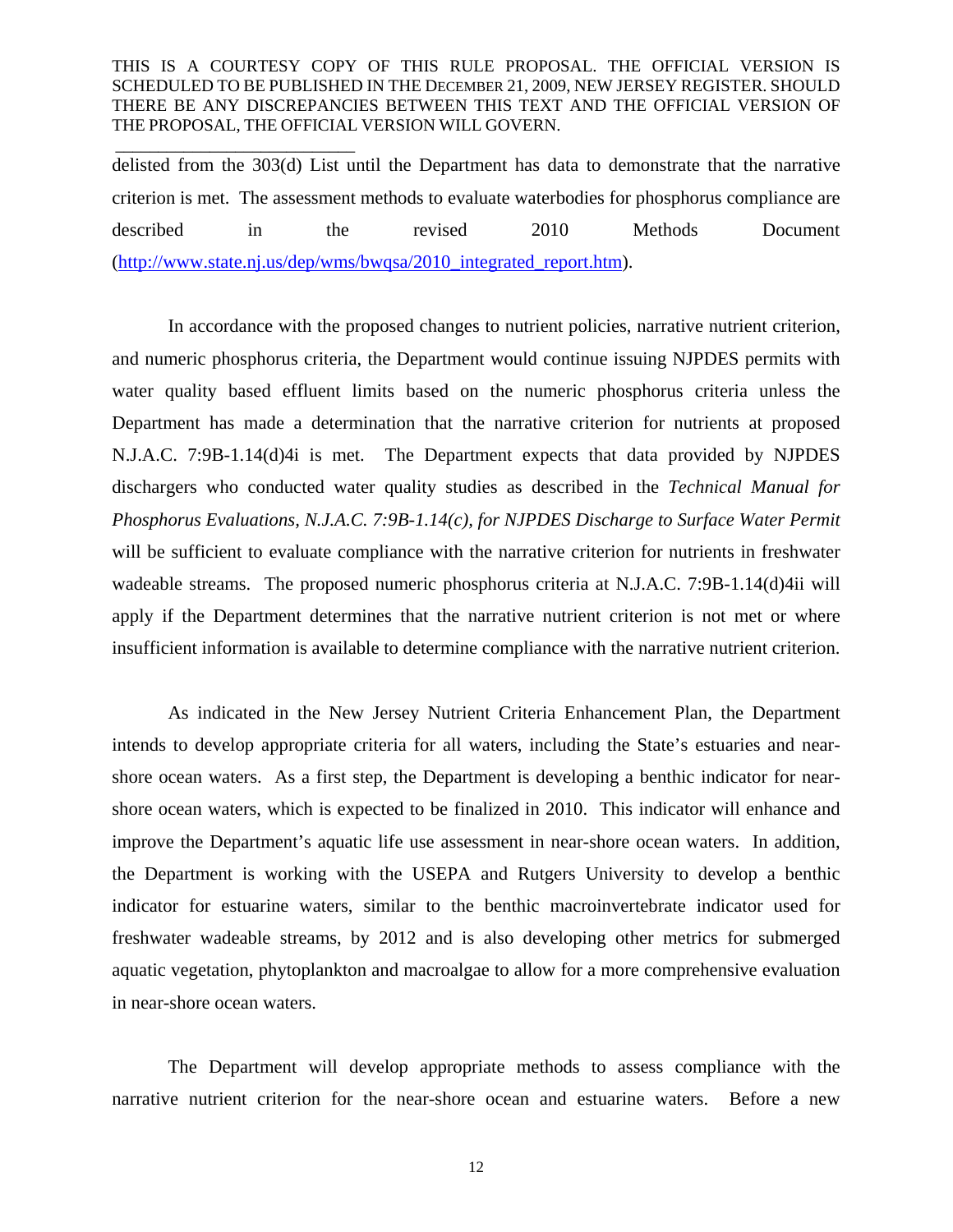\_\_\_\_\_\_\_\_\_\_\_\_\_\_\_\_\_\_\_\_\_\_\_\_\_\_\_\_

assessment method is used in the development of the Integrated Report, the Department will incorporate the assessment method and associated thresholds into the Methods Document. Pursuant to N.J.A.C. 7:15-6.2, the Department provides the public and the USEPA with an opportunity to evaluate the methods used to collect, analyze, and interpret data, and the rationale for placing a waterbody on the List of Water Quality Limited Waters. The Department also expects that, once the additional assessment methods are available to evaluate whether nutrients impair the aquatic life use, efforts will be initiated to develop numeric criteria for appropriate parameters. These criteria will be incorporated into the Surface Water Quality Standards at N.J.A.C. 7:9B-1.14(d)4 for the appropriate stream classification through formal rulemaking.

# **Social Impact**

The proposed amendments to nutrient policies at N.J.A.C. 7:9B-1.5(g) and phosphorus criteria at N.J.A.C. 7:9B-1.14(d)4 will allow the Department to continue to protect the surface waters of the State and will, therefore, result in a positive social impact. The proposed amendments to the phosphorus criteria at N.J.A.C. 7:9B-1.14(d)4 will enable the Department to issue NJPDES permits with water quality based effluent limits for phosphorus where appropriate. These amendments will have a positive social impact by appropriately protecting the existing and designated uses.

#### **Economic Impact**

The Department will impose water quality based effluent limitations for phosphorus in NJPDES permits issued to facilities that discharge to waters where the Department has determined that the narrative nutrient criterion is not met or has not been assessed based upon the proposed criteria at N.J.A.C. 7:9B-1.14(d)4ii. NJPDES permittees may incur additional monitoring costs to provide the information necessary for the Department to evaluate compliance with the narrative nutrient criterion. However, the evaluation of the narrative nutrient criterion in freshwaters will ensure that effluent limits are imposed in NJPDES permits issued to facilities discharging to a waterbody where nutrients cause unacceptable biological responses, regardless of the instream concentration of phosphorus. The evaluation of the narrative nutrient criterion will ensure that effluent limits for phosphorus are imposed only in NJPDES permits where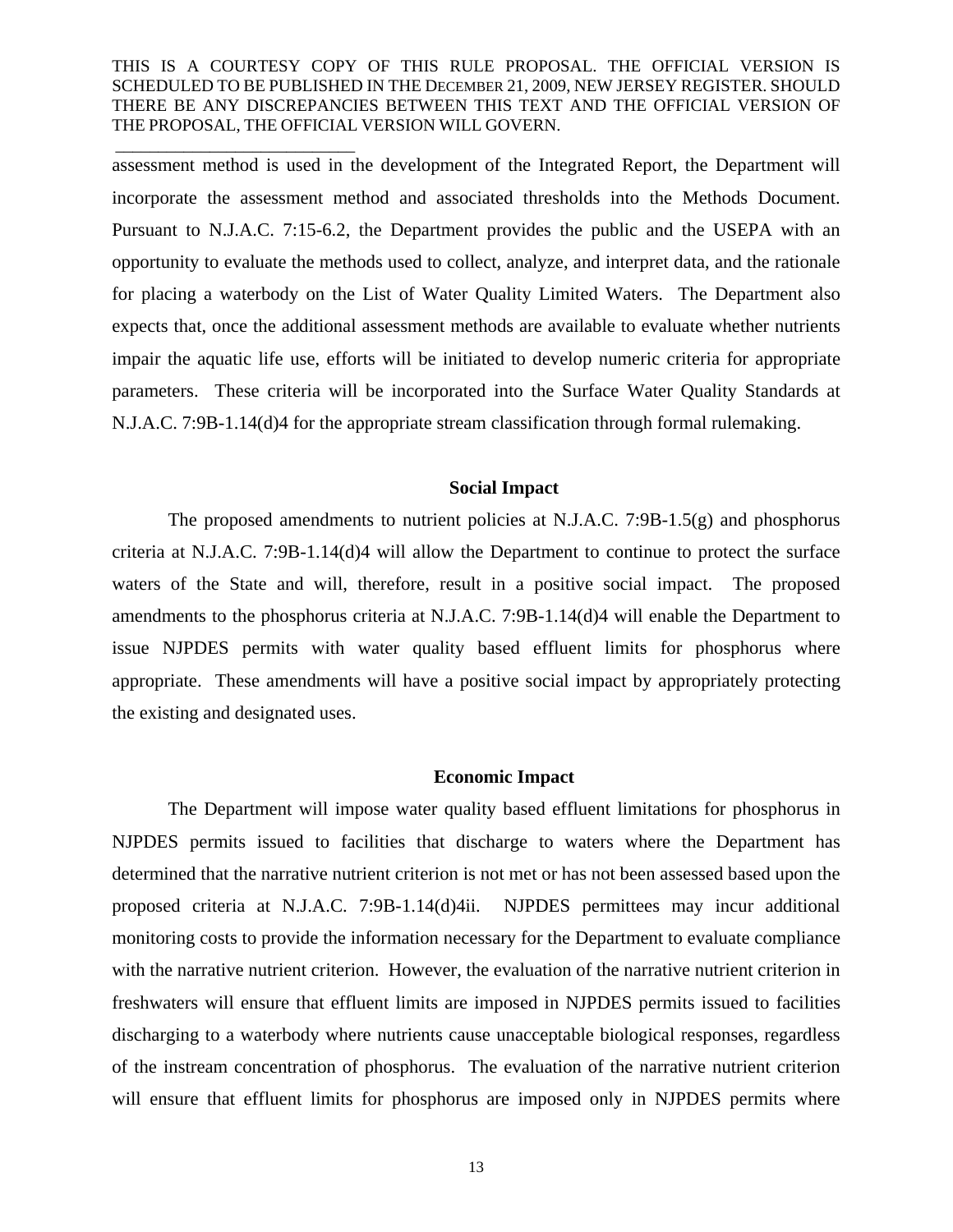\_\_\_\_\_\_\_\_\_\_\_\_\_\_\_\_\_\_\_\_\_\_\_\_\_\_\_\_

unacceptable conditions are present. This could result in some NJPDES dischargers not being subject to effluent limitations for phosphorus where waters are not exhibiting conditions such as algal growth and a negative impact to other dischargers where phosphorus concentrations in the waterbody are not in violation of the standards, but problem conditions are present. Evaluating the narrative criterion may require the facility to install additional treatment to reduce the quantity of phosphorus discharged. NJPDES facilities that discharge to waterbodies where the Department determines that the narrative nutrient criterion has been met may not require a water quality based effluent limitation for phophorus. However, the Department must still evaluate new and expanding NJPDES wastewater discharges to waterbodies that meet the narrative nutrient criterion to ensure compliance with the antidegradation policies at N.J.A.C. 7:9B-1.5(d). In addition, before removing a water quality based effluent limitation for phosphorus from an existing NJPDES permit, the Department must determine that the antibacksliding provisions at N.J.A.C. 7:14A-13.19 are met. Compliance with these provisions could also require the Department to impose or retain a water quality based effluent limitation for phosphorus for existing discharges. Therefore, the economic impact on facilities will vary depending on the individual WQBEL imposed through the NJPDES permit.

The expansion of the applicability of the narrative nutrient criterion from FW to all stream classifications will not cause any additional economic impact at this time. As indicated in the summary, until the Department develops a method to evaluate the narrative nutrient criterion for classifications other than freshwater wadeable streams, no action will be required. The Department cannot develop and impose water quality based effluent limitations for nutrients in NJPDES permits unless the facility is subject to the proposed criteria at N.J.A.C. 7:9B-1.14(d)4ii. For all other stream classifications, no new economic impacts are expected until the Department publishes a nutrient assessment method. In addition, any obligation to comply with narrative numeric criterion in other than FW would be subject to further rulemaking and the economic impact would be addressed at that time.

#### **Environmental Impact**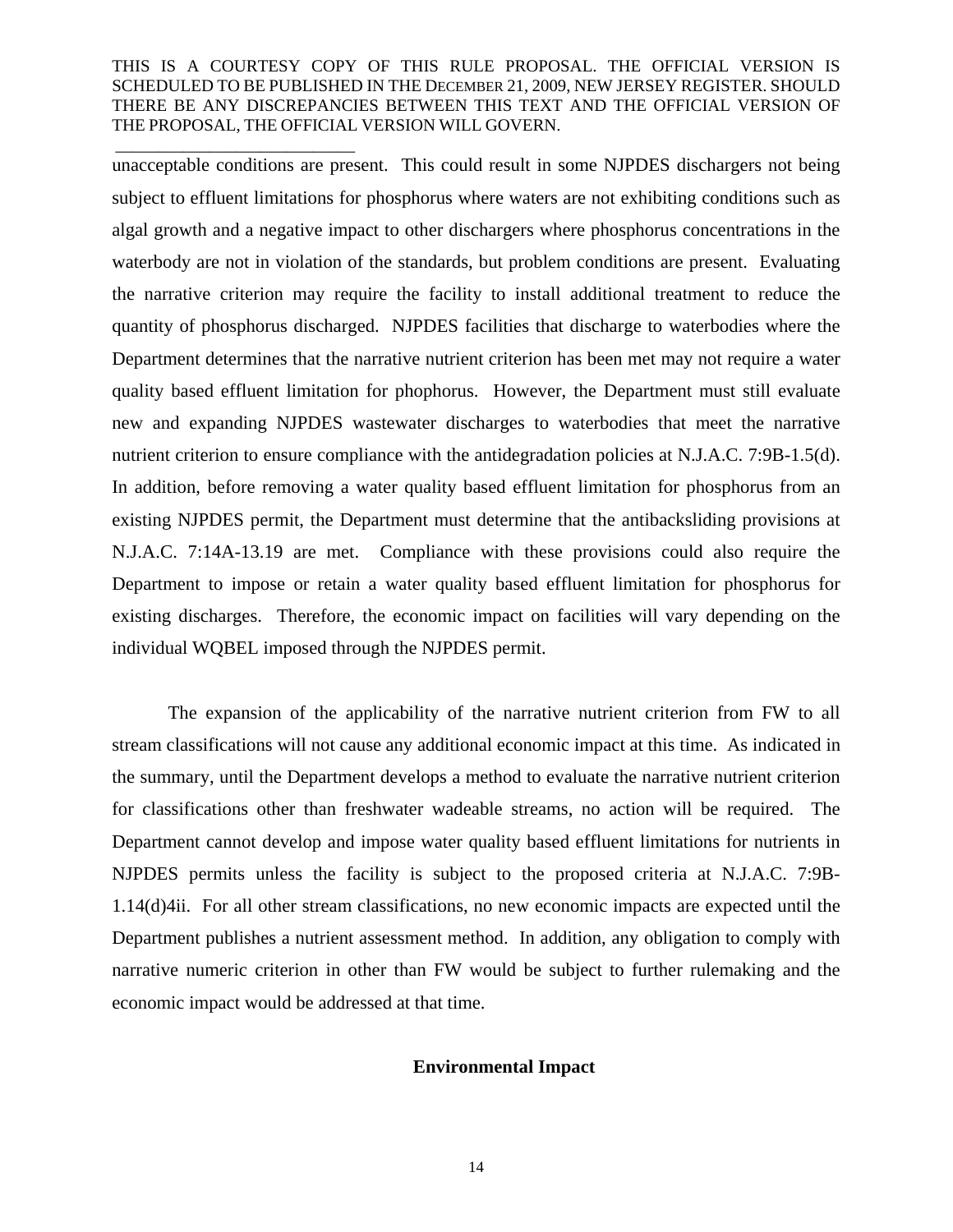\_\_\_\_\_\_\_\_\_\_\_\_\_\_\_\_\_\_\_\_\_\_\_\_\_\_\_\_

The proposed amendments to nutrient policies at N.J.A.C. 7:9B-1.5(g) and phosphorus criteria at N.J.A.C. 7:9B-1.14(d)4 will have a positive environmental impact by continuing to restore, maintain, and enhance the chemical, physical, and biological integrity of New Jersey's waters. These amendments are intended to efficiently and predictably provide appropriate levels of protection for aquatic biota and ecological systems associated with the State's waters. The proposed numeric criteria for phosphorus at N.J.A.C. 7:9B-1.14(d)4ii are more appropriate for water quality protection because of the combined approach of both the narrative nutrient criterion and the numeric phosphorus criteria. In freshwaters this approach would allow the Department to assess site-specific effects and address nutrient impacts when the phosphorus concentrations meet the applicable numeric criterion. NJPDES permits based on these revised criteria will ensure that the existing and designated uses are appropriately protected and will additionally provide improved environmental protection.

Expanding the application of the narrative nutrient criterion to all stream classifications will eventually enable the Department to evaluate and identify waters that are impacted by nutrients and develop actions to restore water quality should the Department determine that the narrative nutrient criterion is not met.

### **Federal Standards Analysis**

Executive Order 27 (1994) and N.J.S.A. 52:14B-1 *et seq*. require that State agencies which adopt, readopt, or amend State regulations that exceed any Federal standards or requirements include in the rulemaking document a Federal standards analysis.

The Federal Clean Water Act (CWA), 33 U.S.C. 1251 *et seq*., as amended by the Water Quality Act of 1987 (PL 100-4) requires the establishment of water quality standards for all surface waters of the United States. The Water Quality Act of 1987 amended the CWA to require the adoption of criteria for toxic pollutants identified as causing or contributing to an impairment of a waterbody's designated use $(s)$ . Individual states are given primary responsibility for developing and adopting surface water quality standards applicable to their waters. The USEPA is responsible for overseeing and approving state water quality standards, providing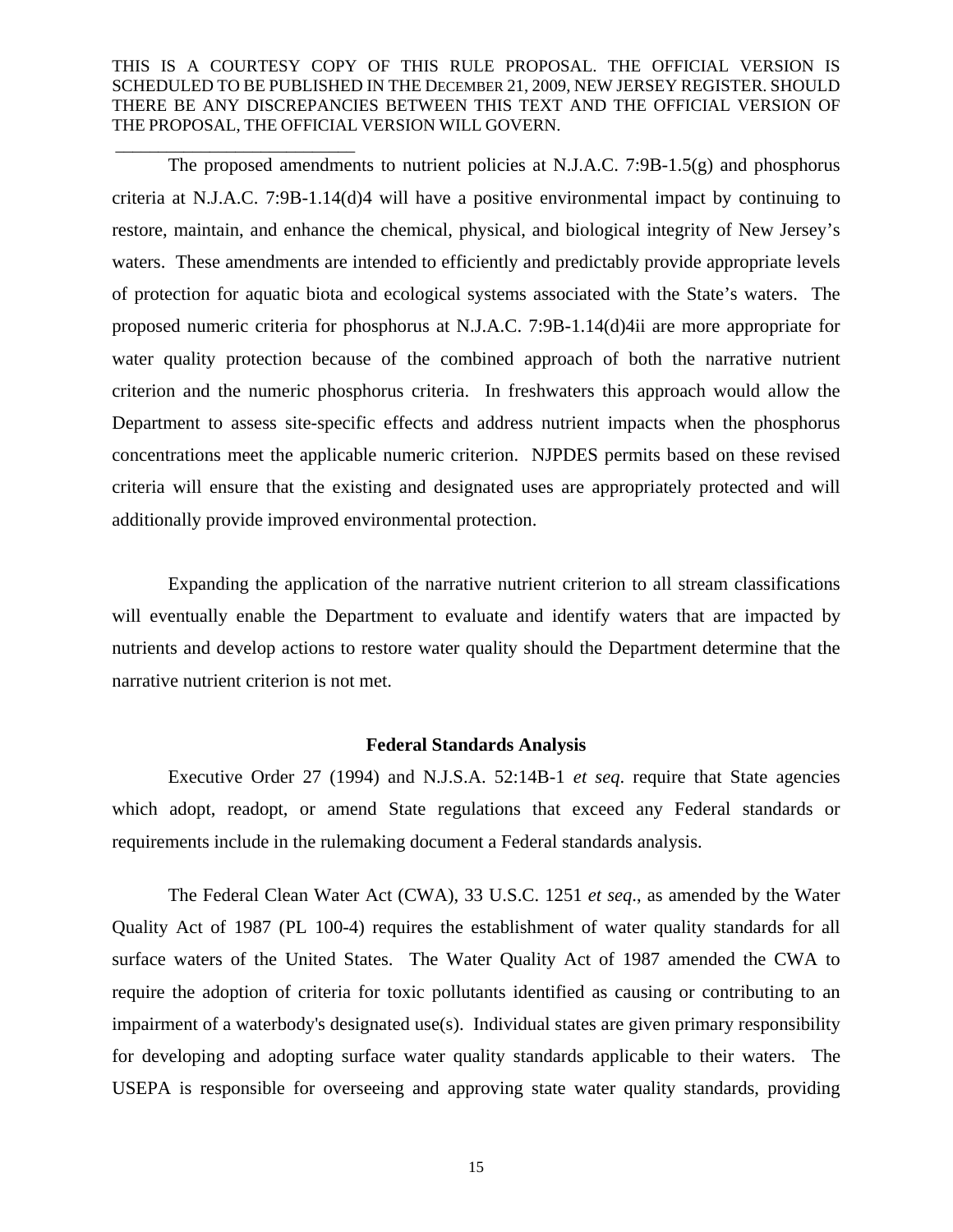\_\_\_\_\_\_\_\_\_\_\_\_\_\_\_\_\_\_\_\_\_\_\_\_\_\_\_\_

guidance on the content of the standards, and developing water quality criteria guidance documents. Key elements of the surface water quality standards program required under the CWA are: a classification system establishing designated beneficial uses of the waters; ambient water quality criteria necessary to protect those uses; minimum uses to be attained, which reflect the fishable and swimmable goals of the CWA; and antidegradation policies and implementation procedures to prevent water quality from deteriorating. Furthermore, the CWA includes provisions requiring the USEPA to promulgate superseding Federal standards where the USEPA concludes that a State's standards are not consistent with the requirements of the CWA, or where Federal requirements are necessary to meet the requirements of the CWA.

The SWQS proposed amendments are required by and consistent with the Federal statutes, regulations and guidance. The Department has prepared the following analysis with the applicable Federal law, regulations and guidance, as required by Executive Order 27 (1994) and P.L. 1995, c. 65.

N.J.A.C. 7:9B-1.14 contains the surface water aquatic life and human health protection criteria (both narrative statements and numerical values) for waters classified as PL, FW2, SE and SC. New Jersey has adopted criteria for pollutants to protect the aquatic biota and humans from detrimental effects from exposure to these pollutants in surface waters of the State. N.J.A.C. 7:9B-1.14 also states that the surface water criteria for the Delaware River and Bay are as contained in the Delaware River Basin Commission regulations. Federal regulations require that states must adopt water quality criteria that protect the designated uses (40 CFR 131.11(a)(1)). The numeric criteria should be based on CWA Section 304(a) guidance or 304(a) guidance modified to reflect site-specific conditions, or other scientifically defensible methods  $(40 \text{ C.F.R. } 131.11(b)(1)(i.-iii))$ . The proposed amendments to nutrient policies and criteria, including revisions to phosphorus criteria, are based on the USEPA "*National Nutrient Policy*". Therefore, no further analysis is required.

#### **Jobs Impact**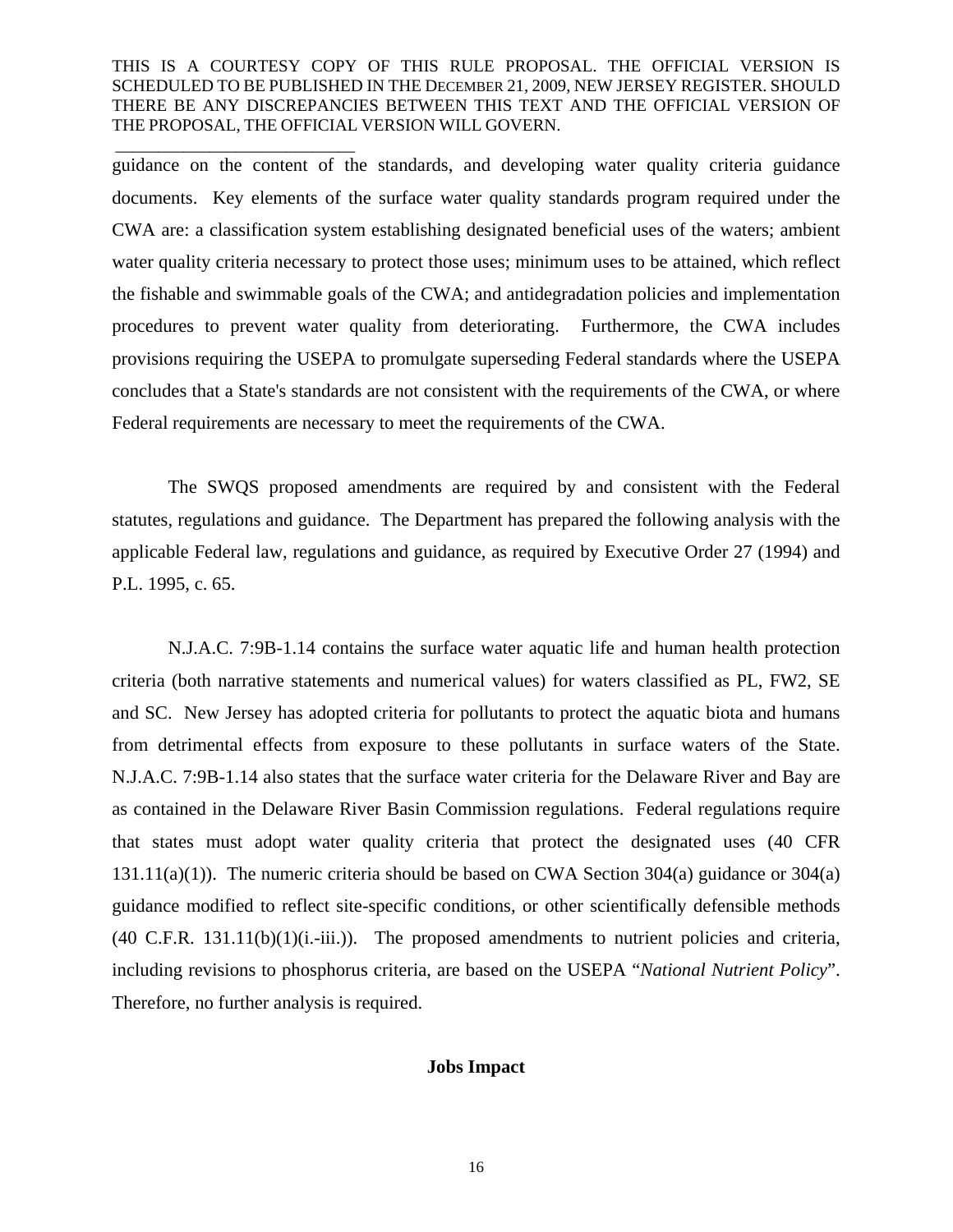\_\_\_\_\_\_\_\_\_\_\_\_\_\_\_\_\_\_\_\_\_\_\_\_\_\_\_\_

Pursuant to N.J.S.A. 52:14B-1 *et seq*. (P.L. 1995, c. 166), all rule proposals must contain a jobs impact statement assessing the number of jobs to be generated or lost if the proposed rule takes effect.

The implementation of the narrative nutrient criterion and the numeric phosphorus criteria for freshwaters will continue the types of job impacts resulting from the implementation of the NJPDES permit program including studies required pursuant to the Technical Manual for Phosphorus Evaluations for NJPDES Discharge to Surface Water Permits. The types of job opportunities include analytical and environmental consulting services to evaluate and design the most cost-effective abatement measures to achieve compliance. Should such abatement measures involve new capital improvements, job opportunities related to construction, contracting services, operation, and maintenance of these improvements would be created. Failure to implement the SWQS amendments could result in lost employment opportunities in businesses and industries that are water quality dependent, such as tourism and fishing.

#### **Agriculture Industry Impact**

Pursuant to P.L. 1998, c.48, adopted on July 2, 1998, the Department has evaluated this rulemaking to determine the nature and extent of the impacts of the proposed amendments on the agricultural industry. The agricultural industry is not subject to the SWQS unless the operation is required to obtain an NJPDES permit pursuant to N.J.A.C. 7:14A. While farms that operate a food processing operation or operate a "concentrated animal feeding operation" (CAFO), as described in N.J.A.C. 7:14A-2.13, are required to obtain a NJPDES permit if they discharge to surface water, it is unlikely that these permits would include water quality based effluent limitations for phosphorus as these types of agricultural operations are subject to best management practices. Therefore, these proposed amendments are not expected to impact agriculture.

### **Regulatory Flexibility Analysis**

In accordance with the Regulatory Flexibility Act, N.J.S.A. 52:14B-16 *et seq*., the Department has determined that the proposed amendments are not likely to impact "small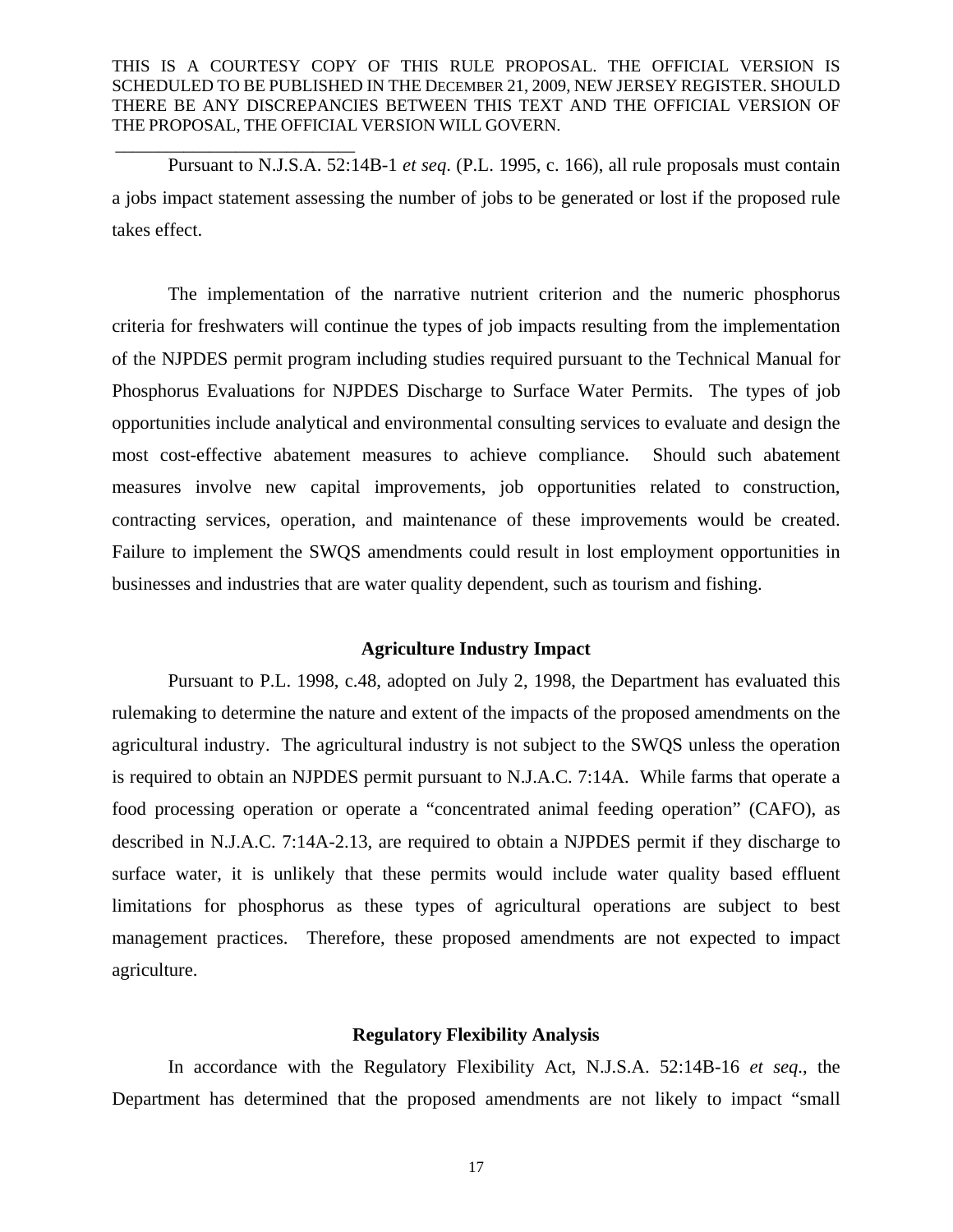\_\_\_\_\_\_\_\_\_\_\_\_\_\_\_\_\_\_\_\_\_\_\_\_\_\_\_\_

businesses" as defined in that Act unless the business operates a wastewater treatment facility that discharges phosphorus to freshwaters. If the Department determines that the narrative nutrient criterion is not met, the Department may impose water quality based effluent limitations which may require the small business to hire professional services to design treatment facilities or other measures necessary to comply with the NJPDES permit. This may increase costs for water quality sampling, analysis and reporting for small businesses to comply with their NJPDES permits. The cost to comply will depend on site-specific factors, such as type of activity, classification of the waterbody affected, existing abatement methods, and required levels of pollutant reduction. In proposing these amendments, the Department has balanced the expected economic impacts of the rules upon small businesses against the need to protect the environment and public health while complying with Federal law. The Department has determined that any attempt to relax the requirements for small businesses would endanger safety, public health and the environment. Therefore, no exemption from the rule is specifically provided for small businesses.

### **Smart Growth**

Executive Order No. 4 (2002) requires State agencies which adopt, amend or repeal any rule adopted pursuant to N.J.S.A. 52:14B-4(a) of the Administrative Procedure Act to describe the impact of the proposed rule on the achievement of smart growth and implementation of the New Jersey State Development and Redevelopment Plan (State Plan), N.J.S.A. 52:18A-196 et seq. The Department has evaluated this rulemaking to determine the nature and extent of the proposed amendments' impact on smart growth and implementation of the State Plan. Smart growth discourages development where it may impair or destroy natural resources or environmental qualities that are vital to the health and well being of the present and future citizens of New Jersey.

The proposed amendments are intended to conserve the State's natural resources, namely, its surface waters and associated biota, which implements State Planning Goal 2: Conserve The State's Natural Resources and Goal 4: Protect The Environment. Goal 2 provides that the State's natural resources (including rivers, fresh and saltwater wetlands, habitats of unique flora and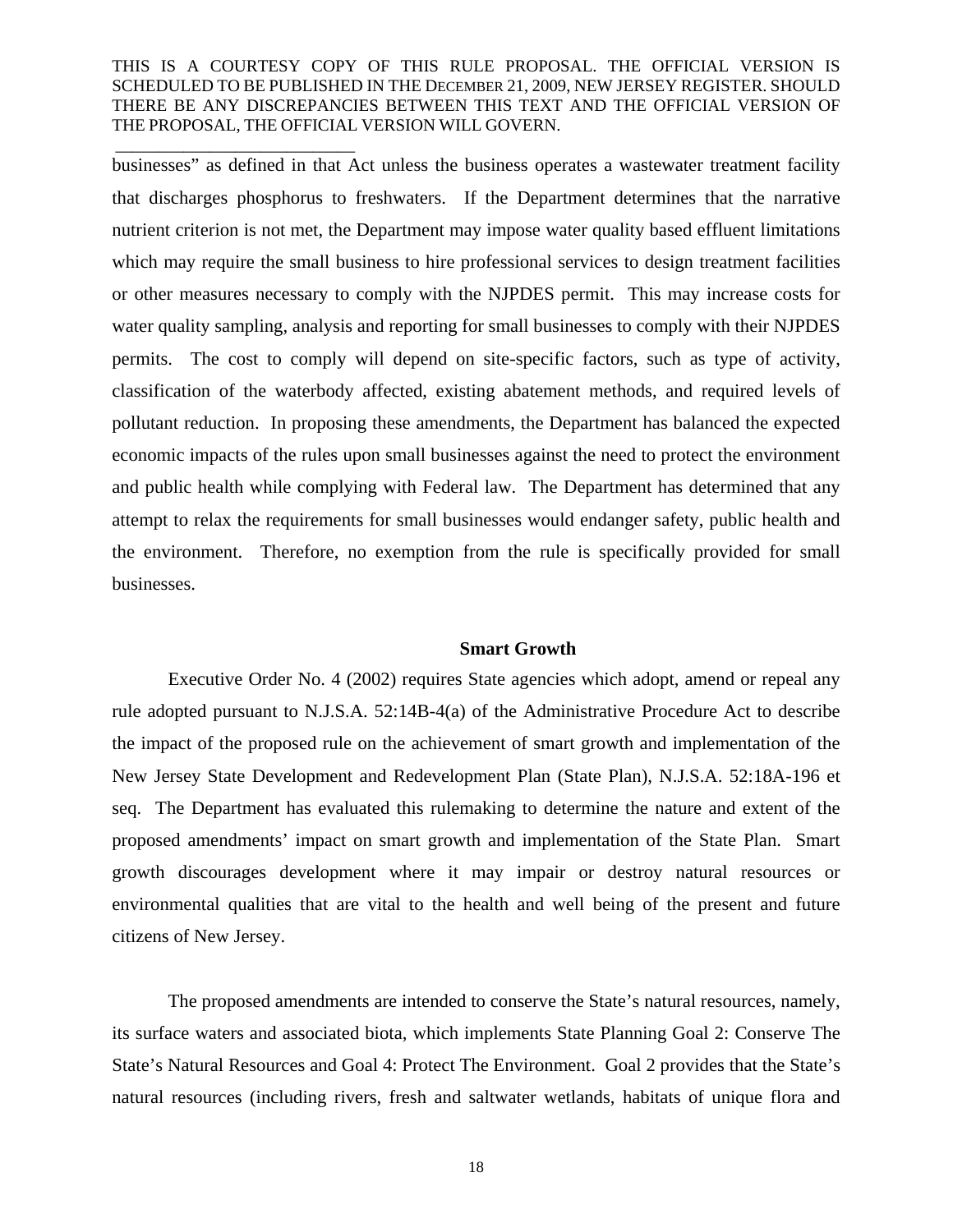\_\_\_\_\_\_\_\_\_\_\_\_\_\_\_\_\_\_\_\_\_\_\_\_\_\_\_\_

fauna) have significant intrinsic value as critical elements of the State's quality of life. The implementing strategy calls for conserving the State's natural resources. Goal 4 provides that "A clean, safe and attractive environment is essential to assuring the health of our citizens. Sustainable supplies of clean water, clean air and an abundance of open space and recreational opportunities also will assure a sustainable economy." The implementing strategy is to "Protect the environment by planning for growth in compact forms, at locations and densities of use that make efficient use of existing and planned infrastructure and by increasing infrastructure capacities and growth potential in areas where development will not damage water resources, critical habitats or important forests…". The proposed amendments are consistent with the goals of the State Plan and will better protect water quality by evaluating the impacts of nutrients on a site-specific basis. This approach will continue to require actions to improve water quality and protect aquatic life.

#### **Affordable housing impact analysis**

In accordance with N.J.S.A. 52:14B-4, as amended effective July 17, 2008, by P.L. 2008, c. 46, the Department has evaluated the proposed amendments to N.J.A.C. 7:9B for purposes of determining their impact, if any, on the affordability of housing. The numeric phosphorus criteria are used by the New Jersey Pollutant Discharge Elimination System (NJPDES) (N.J.A.C. 7:14A) to develop water quality based effluent limitations for facilities that discharge to freshwaters. The SWQS allow for flexibility in the methods utilized to achieve water quality goals to allow the regulated community to choose compliance measures that reduce economic impacts while assuring that the State's waters are protected. Therefore, the Department believes there is an extreme unlikelihood that the proposed amendments would affect the average costs associated with housing.

#### **Smart Growth Development Impact**

In accordance with N.J.S.A. 52:14B-4, as amended effective July 17, 2008, by P.L. 2008, c. 46, the Department has evaluated the proposed amendments to N.J.A.C. 7:9B for purposes of determining their impact, if any, on smart growth development. The Federal Clean Water Act (CWA), 33 U.S.C. 1251 et seq., as amended by the Water Quality Act of 1987 (PL 100-4)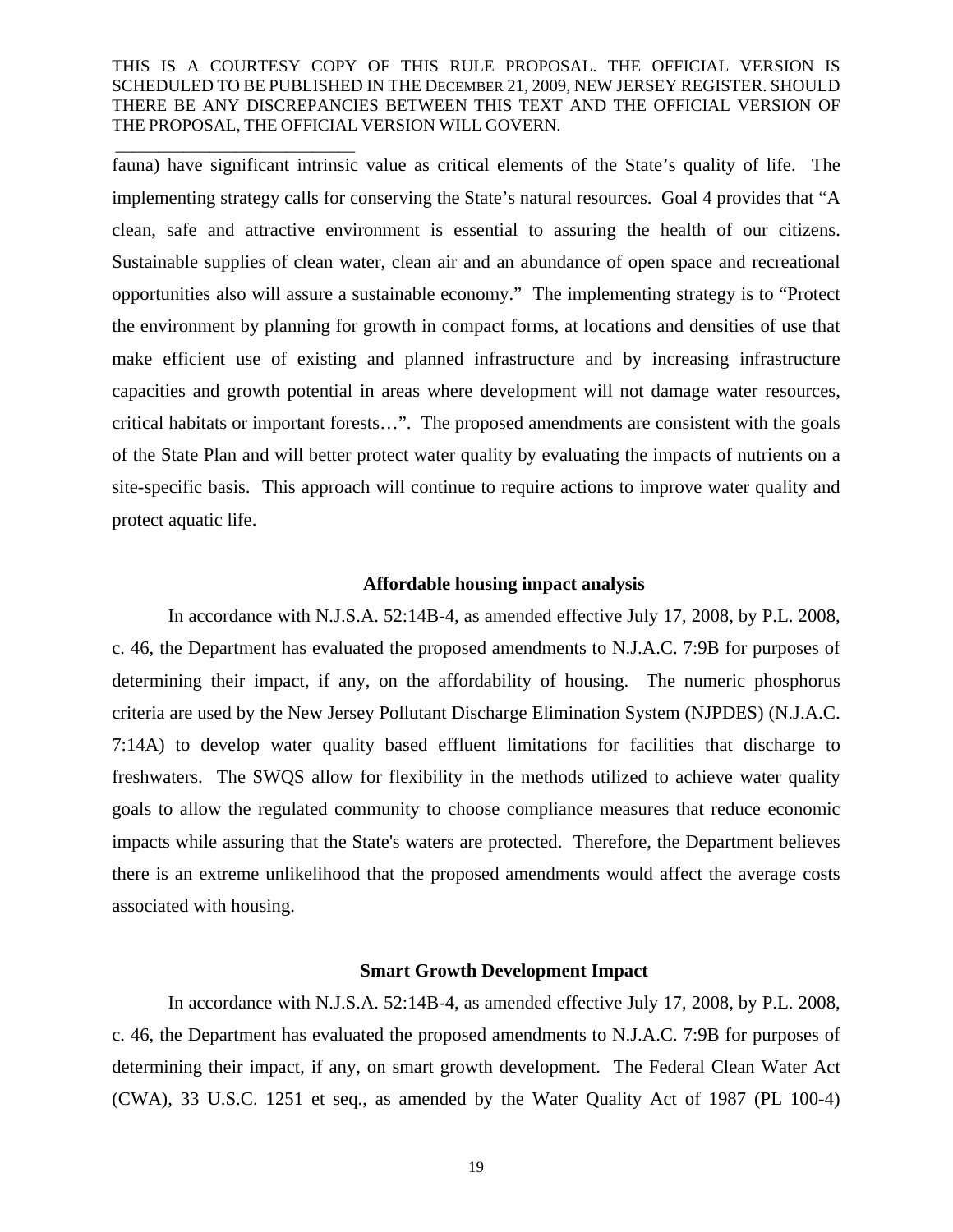requires states to establish water quality standards for all surface waters. These Standards are the Federal standards for the purposes of implementing the Clean Water Act programs. In the absence of State adopted water quality standards, the USEPA would propose and adopt standards applicable to New Jersey. As indicated in the Federal standards analysis, New Jersey's SWQS are consistent with the recommended Federal requirements. The SWQS are implemented by the New Jersey Pollutant Discharge Elimination System (NJPDES) (N.J.A.C. 7:14A) surface water discharge permitting program in the development of water quality-based effluent limitations (WQBEL) for phosphorus to protect or improve existing water quality and designated uses. The SWQS allow for flexibility in the methods utilized to achieve water quality goals to allow the regulated community to choose compliance measures that reduce economic impacts while assuring that the State's waters are protected. Therefore, the Department believes there is an extreme unlikelihood that the proposed amendments would evoke a change in housing production within Planning Areas 1, 2, or within Designated Centers.

Full text of the proposal follows (additions indicated in boldface **thus**; deletions indicated in brackets [thus]:

## CHAPTER 9B SURFACE WATER QUALITY STANDARDS

# SUBCHAPTER 1. SURFACE WATER QUALITY STANDARDS

# **7:9B-1.4 Definitions**

\_\_\_\_\_\_\_\_\_\_\_\_\_\_\_\_\_\_\_\_\_\_\_\_\_\_\_\_

The following words and terms, when used in this subchapter, shall have the following meanings, unless the context clearly indicates otherwise.

. . .

"Watershed-specific translators" means numeric translators developed, as part of a total maximum daily load (TMDL) in accordance with N.J.A.C. 7:15-6, to demonstrate compliance with **the** narrative [criteria] **criterion** pursuant to N.J.A.C. 7:9B-1.14(d)[5]**4**i to protect existing or designated uses for specified watershed(s).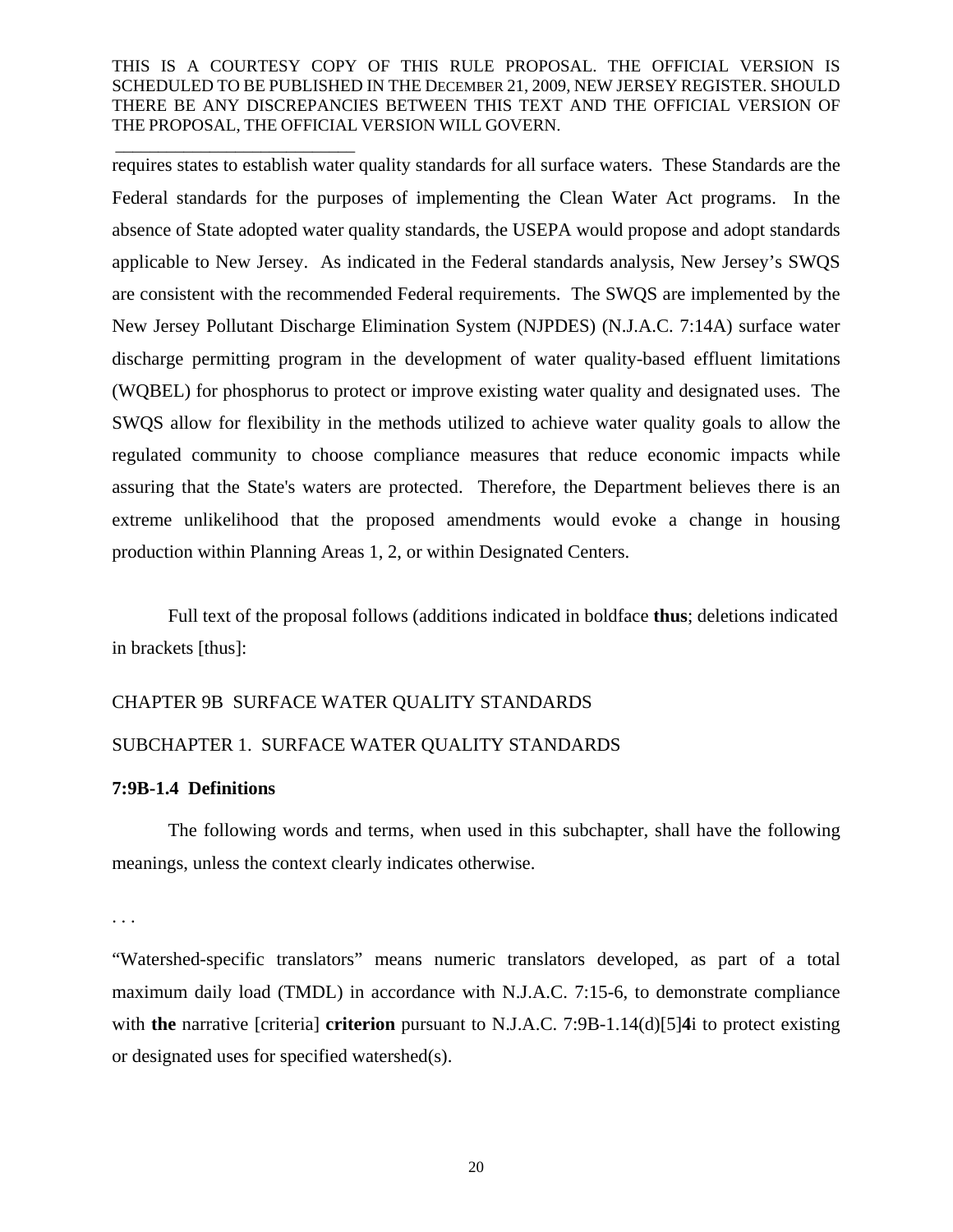. . .

7:9B-1.5 Statements of policy  $(a) - (f)$  (No change.)

\_\_\_\_\_\_\_\_\_\_\_\_\_\_\_\_\_\_\_\_\_\_\_\_\_\_\_\_

(g) Nutrient policies are as follows:

1. These policies apply to all [FW] waters of the State.

[2. Except as due to natural conditions, nutrients shall not be allowed in concentrations that render the waters unsuitable for the existing or designated uses due to objectionable algal densities, nuisance aquatic vegetation, abnormal diurnal fluctuations in dissolved oxygen or pH, changes to the composition of aquatic ecosystems, or other indicators of use impairment caused by nutrients]

[3.]**2.** (No change in text.)

[4.]**3** The Department shall establish water quality based effluent limits for nutrients, in addition to or more stringent than the effluent standard in N.J.A.C. 7:14A-12.7, as necessary to meet a wasteload allocation established through a TMDL, or to meet the criteria at N.J.A.C. 7:9B-1.14(d)[5**]4**.

[5]**4.** (No change in text.)

(h) (No change.)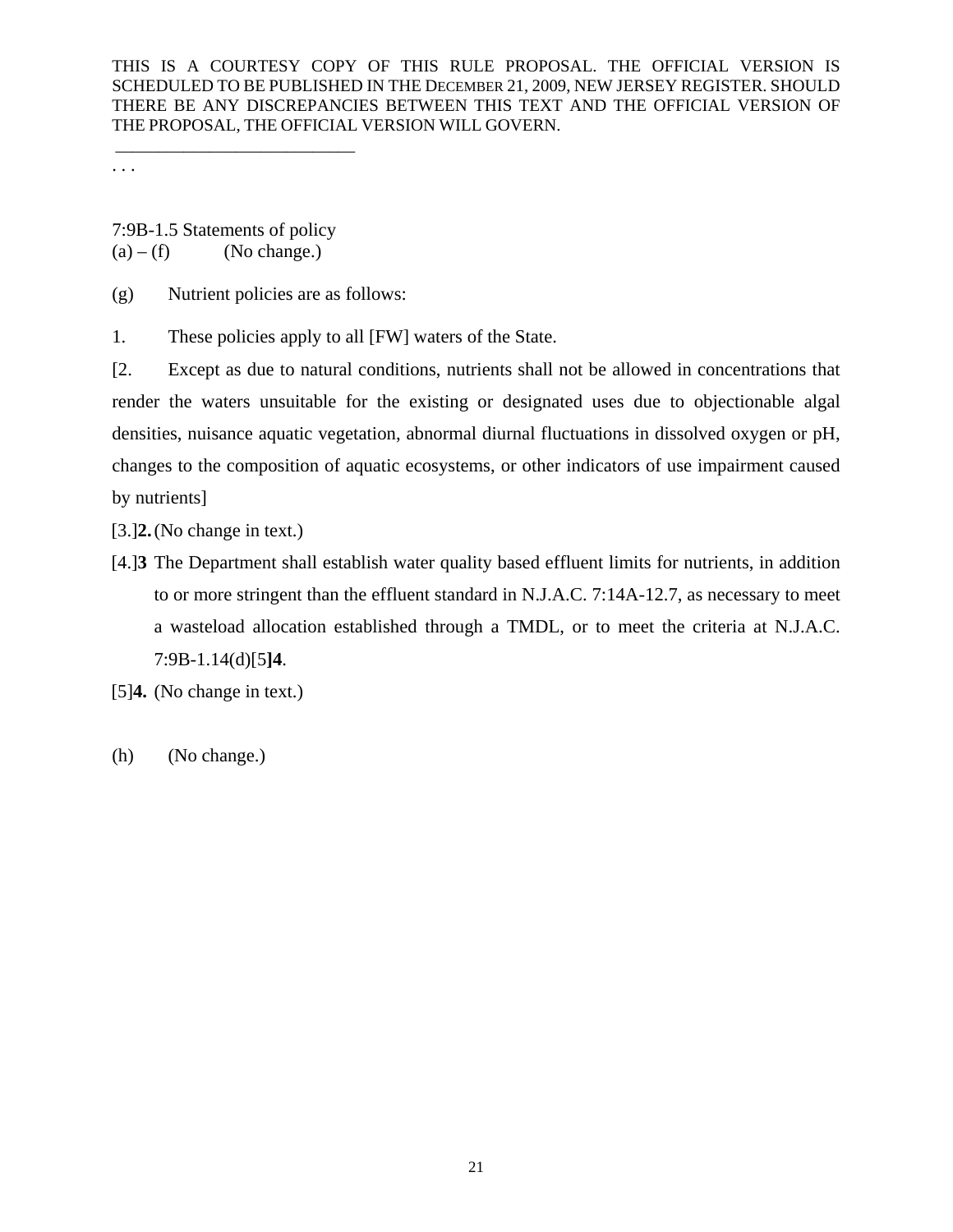7:9B-1.14 Surface water quality criteria

 $(a) - (c)$  (No change.)

(d) Surface Water Quality Criteria for FW2, SE, and SC Waters:

Substance Criteria Criteria Criteria Classifications Criteria Classifications Control Classifications Classifications

- $1. 3.$  (No change.)
- **4.Nutrients**

 **i. Except as due to natural conditions, nutrients shall not be allowed in concentrations that render the waters unsuitable for the existing or designated uses due to objectionable algal densities, nuisance aquatic vegetation, abnormal diurnal fluctuations in dissolved oxygen or pH, changes to the composition of aquatic ecosystems, or other indicators of use impairment caused by nutrients. All Classifications** 

**ii. Phosphorus (mg/L)** 

- **(1) Non Tidal Streams: Concentrations of total P shall not exceed 0.1 in any stream, unless watershed-specific translators are established pursuant to N.J.A.C. 7:9B-1.5(g)3 or if the Department determines that concentrations do not render the waters unsuitable in accordance with i. above. FW2**
- **(2) Lakes: Concentrations of total P shall not exceed 0.05 in any lake, pond or reservoir, or in a tributary at the point where it enters such bodies of water, unless watershed-specific translators are developed pursuant to N.J.A.C. 7:9B-1.5(g)3 or if the Department determines that concentrations do not render the waters unsuitable in accordance with i. above. FW2**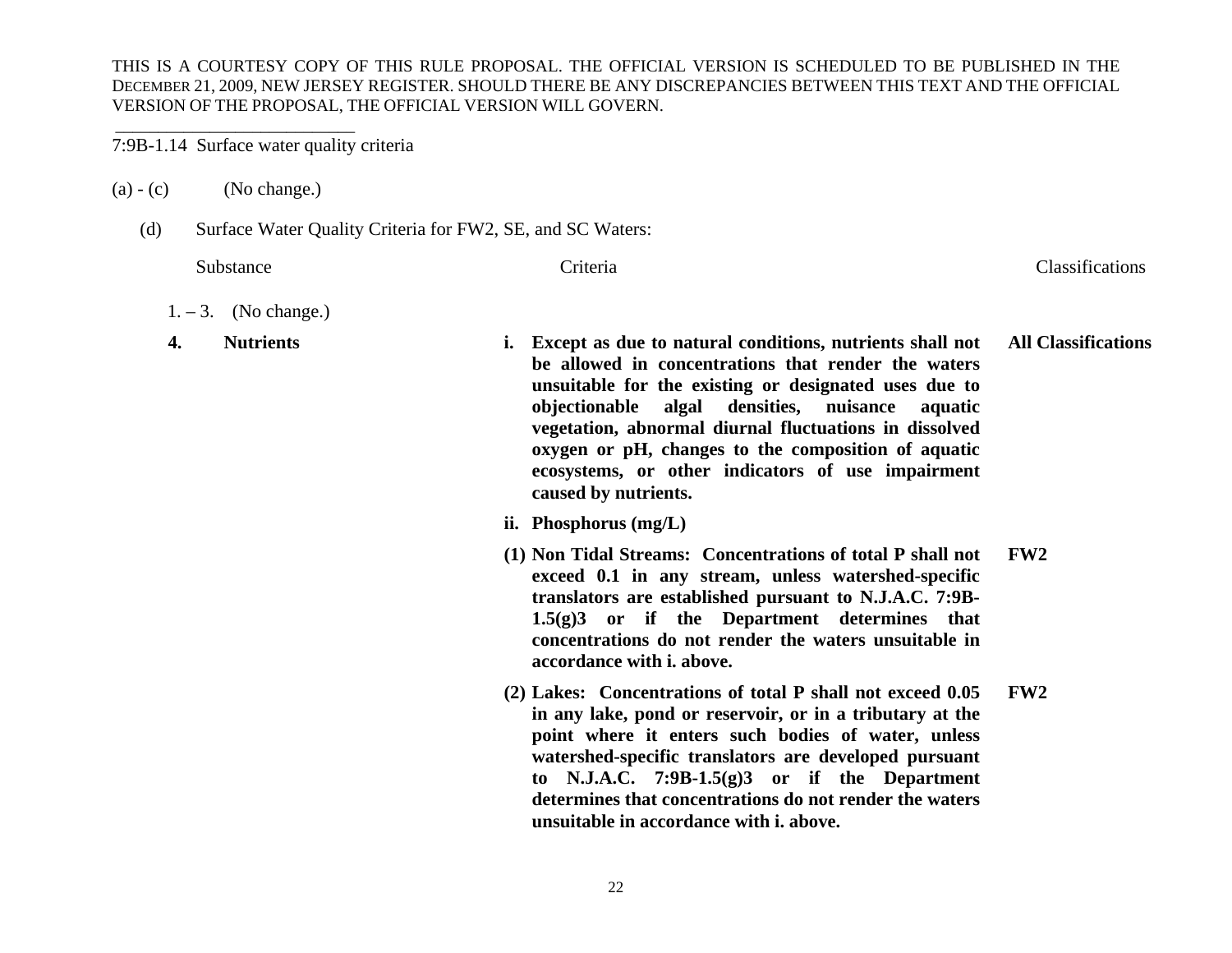| $[4.]$ 5. pH (Standard Units)     | $i. - iii$ (No change in text.)                                                                                                                                                                                                                                                                                                                                                                                                              |
|-----------------------------------|----------------------------------------------------------------------------------------------------------------------------------------------------------------------------------------------------------------------------------------------------------------------------------------------------------------------------------------------------------------------------------------------------------------------------------------------|
| $[5]$<br>Phosphorus, Total (mg/L) | FW <sub>2</sub><br>Lakes: Phosphorus as total P shall not exceed 0.05 in any<br>lake, pond or reservoir, or in a tributary at the point where<br>it enters such bodies of water, except where watershed or<br>site-specific criteria are developed pursuant to N.J.A.C.<br>$7:9B-1.5(g)3.$                                                                                                                                                   |
|                                   | <b>FW21</b><br>ii. Streams: Except as necessary to satisfy the more stringent<br>criteria in paragraph i above or where watershed or site-<br>specific criteria are developed pursuant to N.J.A.C 7:9B-<br>$1.5(g)3$ , phosphorus as total P shall not exceed 0.1 in any<br>stream, unless it can be demonstrated that total P is not a<br>limiting nutrient and will not otherwise render the waters<br>unsuitable for the designated uses. |

 $6. - 13.$  (No change.)

 $(e) - (g)$  (No change.)